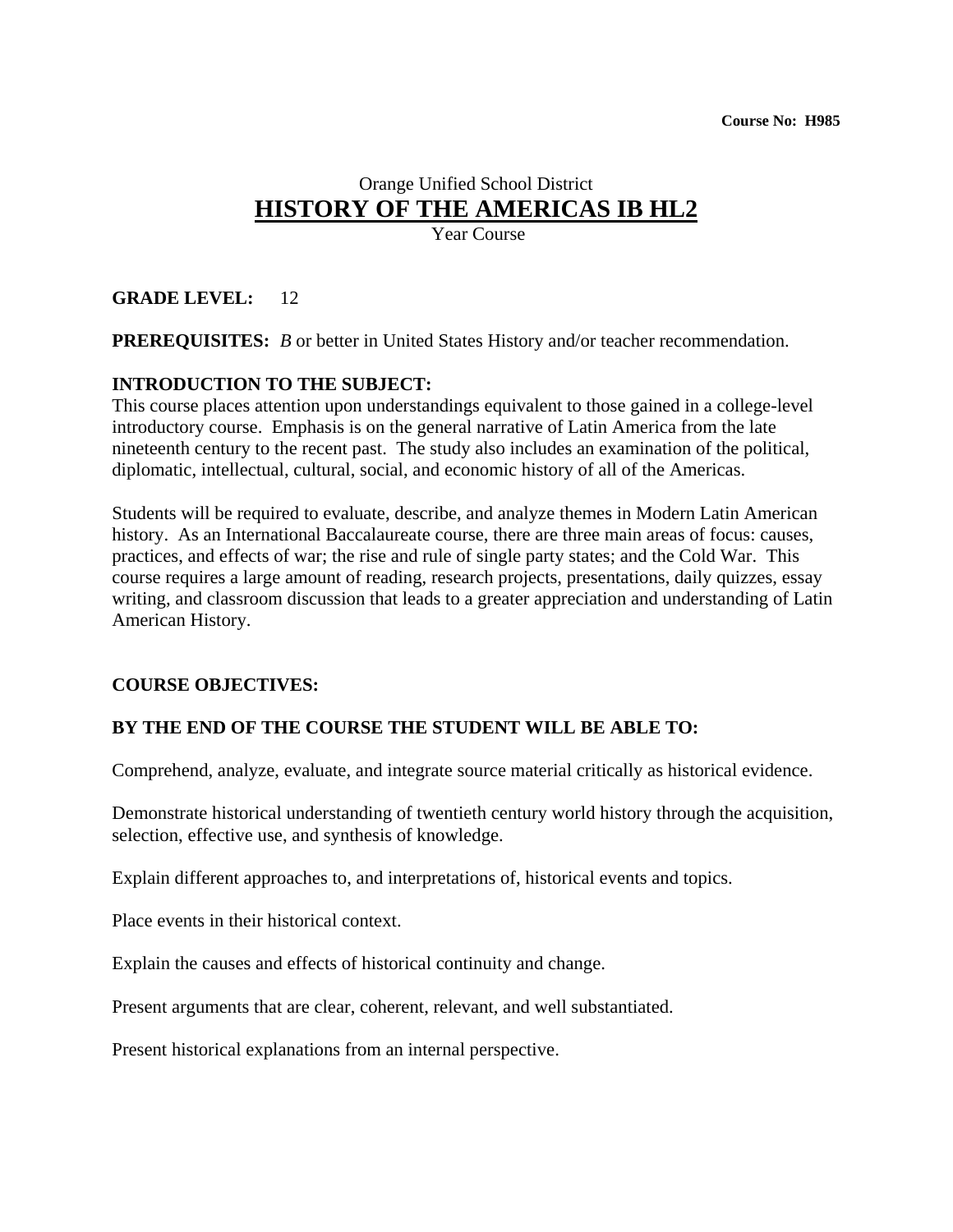Plan, organize, and present an individual historical investigation.

Demonstrate an in-depth historical understanding of approximately 100 years of history of the Americas, through the acquisition, selection, effective use, and synthesis of knowledge.

# **COURSE OVERVIEW AND APPROXIMATE UNIT TIME ALLOTMENTS:**

|      |                                                                                                                                                                                                                                                                                                                                                                                                                                                                                                                                                                                                           | <b>WEEKS</b> |
|------|-----------------------------------------------------------------------------------------------------------------------------------------------------------------------------------------------------------------------------------------------------------------------------------------------------------------------------------------------------------------------------------------------------------------------------------------------------------------------------------------------------------------------------------------------------------------------------------------------------------|--------------|
| I.   | <b>Twentieth Century Topics</b><br>A. Causes, practices, and effects of war<br>1. Mexican Revolution<br>2. WWI and WWII<br>3. Korean War<br>4. Cuban Revolution<br>5. Vietnam War                                                                                                                                                                                                                                                                                                                                                                                                                         | 12           |
| Π.   | The Rise and Rule of Single-Party States:<br>A. Germany<br>B. Italy<br>C. USSR<br>D. Vargas<br>E. Perón                                                                                                                                                                                                                                                                                                                                                                                                                                                                                                   | 12           |
| III. | The Cold War<br>A. Origins of East-West rivalry<br>B. Nature of the Cold War<br>1. Ideologies in conflict, rise of superpowers, spheres<br>of interest, opposing alliances, arms race<br>C. Cold War developments<br>1. Europe<br>2. Containment policy and the economic/military implications<br>3. Brinkmanship, peaceful coexistence<br>4. Related wars and non-alignment<br>5. Social and economic issues on America and USSR<br>D. The End of the Cold War<br>1. Arms limitations, détente, opposition to communism<br>2. Opposition to the regime within communist countries<br><b>Total Weeks:</b> | 12<br>36     |
|      |                                                                                                                                                                                                                                                                                                                                                                                                                                                                                                                                                                                                           |              |
|      | <b>PRESCRIBED SUBJECT #3:</b><br>The Cold War 1960 to 1979 (Integrated in Cold War Unit)                                                                                                                                                                                                                                                                                                                                                                                                                                                                                                                  |              |
| 1.   | Focus document analysis in these areas:                                                                                                                                                                                                                                                                                                                                                                                                                                                                                                                                                                   |              |

- a. Peaceful co-existence challenges and détente
	- b. Nuclear disarmament and arms control SALT, START
	-
	- c. Cuban missile crisis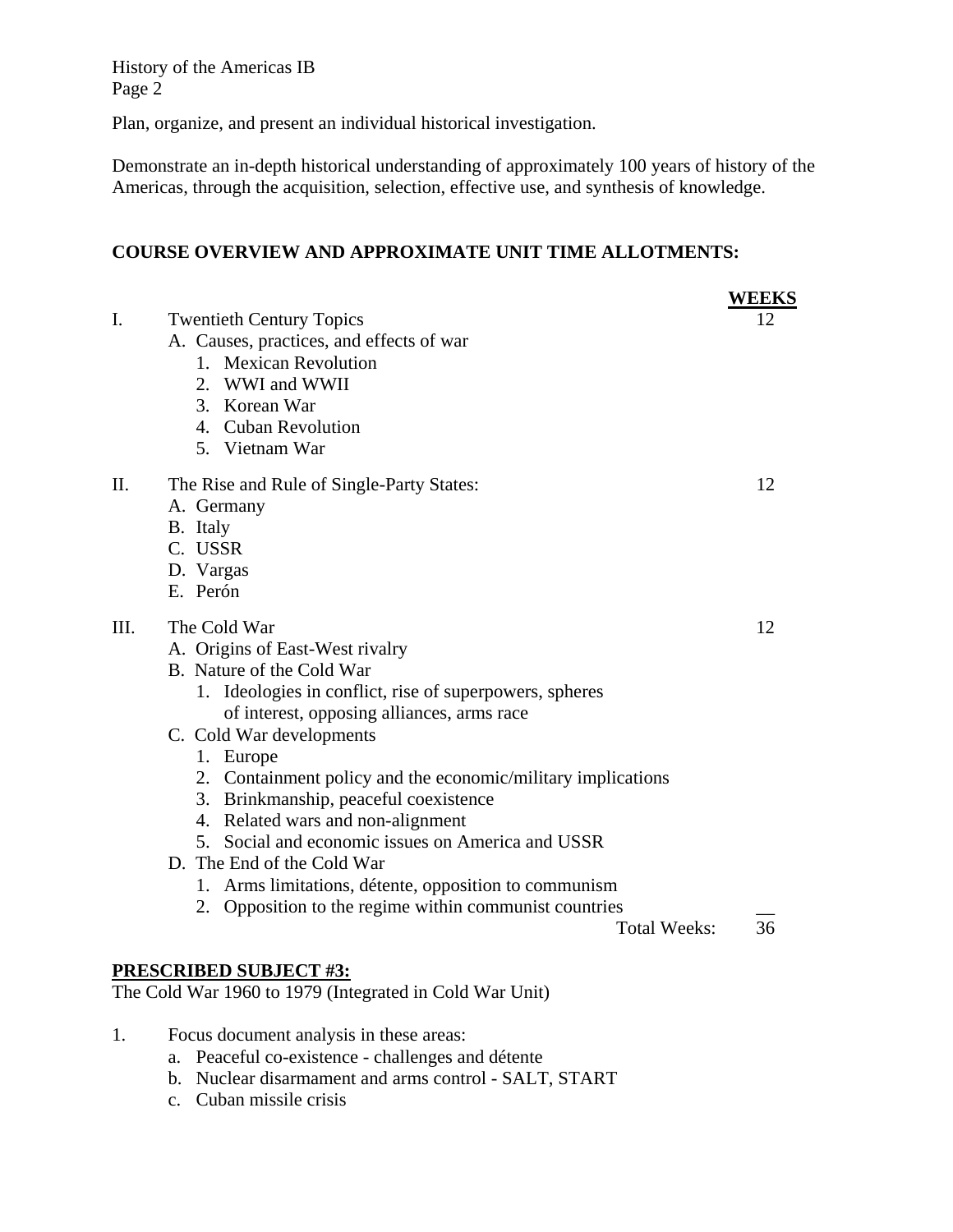- d. Vietnam War
- e. Sino-Soviet Relations
- f. Developments in GER & the eastern bloc

# **REGIONAL OPTIONS:**

Americas (Integrated throughout the year)

# Review #2

- 1. Movements of Independence
	- a. Causes: Political, economic, social, intellectual, religious and conflicts leading to war
	- b. Role of outside powers
	- c. Role of social classes
	- d. Role of leadership: Bolívar, San Martín
	- e. Declaration of Independence
	- f. Independence of Brazil
	- g. Haitian Revolution and the Republic: Toussaint L'Overture

# Review #9

- 1. United States Foreign policy in Latin America, 1898 to 1945
	- a. Background of U.S. policy
	- b. The Monroe Doctrine and its redefinitions
	- c. Establishment of spheres of influence, Spanish-American war, the big-stick policy, dollar diplomacy
	- d. Good Neighbor Policy and wartime alliances, Franklin Roosevelt
	- e. Central America, including Panama, Nicaragua and Cuba

# Review #10

- 1. The Mexican Revolution, 1910 to 1940
	- a. Causes and course of the revolution
	- b. Aims and roles of the leaders, including Zapata and Pancho Villa
	- c. The Constitution of 1917
	- d. Effects: immediate and long term; political, social, economic, and cultural
	- e. Role of the USA

# Review #13

- 1. Latin American politics in the first half of the  $20<sup>th</sup>$  century
	- a. Evolution of nationalism, indigentism, and populism
		- b. Role of the military
	- c. Leaders, single-party states and populism: Vargas, Peron
	- d. Nature and effectiveness of dissent

# Review #14

- 1. The Second World War and the Americas
	- a. Hemispheric cooperation or neutrality
	- b. The role of countries of the region: diplomatic and military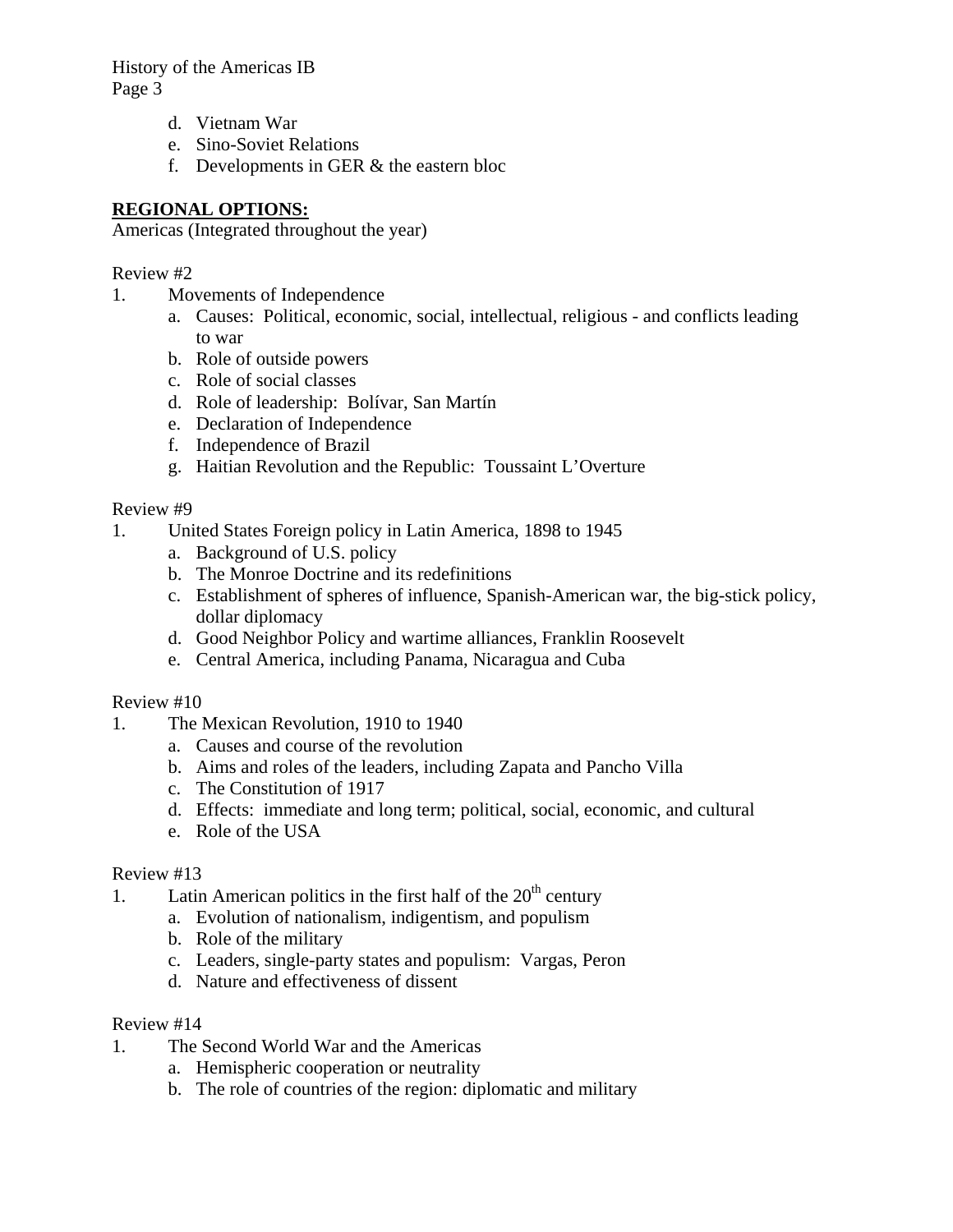- c. The impact of the war on countries of the region
- d. The Americas and the Holocaust
- e. The beginning of the atomic age

### Review #15

- 1. Latin American and Canadian foreign policy, 1945 to 1995
	- a. Relations between the USA and Latin America: influence of ideologies and policies
	- b. Relations between the USA and Canada: ideologies and policies
	- c. The impact of the Cold War in Latin America
	- d. The impact of the Cold War in Canada
	- e. Foreign relations

#### Review #17

- 1. U.S. Foreign Policy, 1945-1995
	- a. Origins of Cold War
	- b. NATO and Korean War
	- c. Eisenhower and Dulles
	- d. Kennedy: Bay of Pigs, Cuban Missile Crisis, Berlin
	- e. Johnson, Nixon and Vietnam
	- f. Nixon-Kissinger policies, détente, relations with China
	- g. The USA and the Middle East
	- h. Reagan, Bush and the end of the Cold War

#### Review #19

- 1. Political and Economic developments in Latin America after WWII
	- a. Revolutions and their causes and effects: political, economic, social, and ideological
	- b. Role of leadership
	- c. The Cuban Revolution and Castro's regime
	- d. Economic changes
	- e. Guatemala, Bolivia, Nicaragua, Chile or a country of the candidate's choice
	- f. Military regimes: causes and effects
	- g. Return to democracy
	- h. The role of the Catholic Church

#### **DATE OF CONTENT REVISION:** NEW – June 2007

#### **DATE OF BOARD APPROVAL:**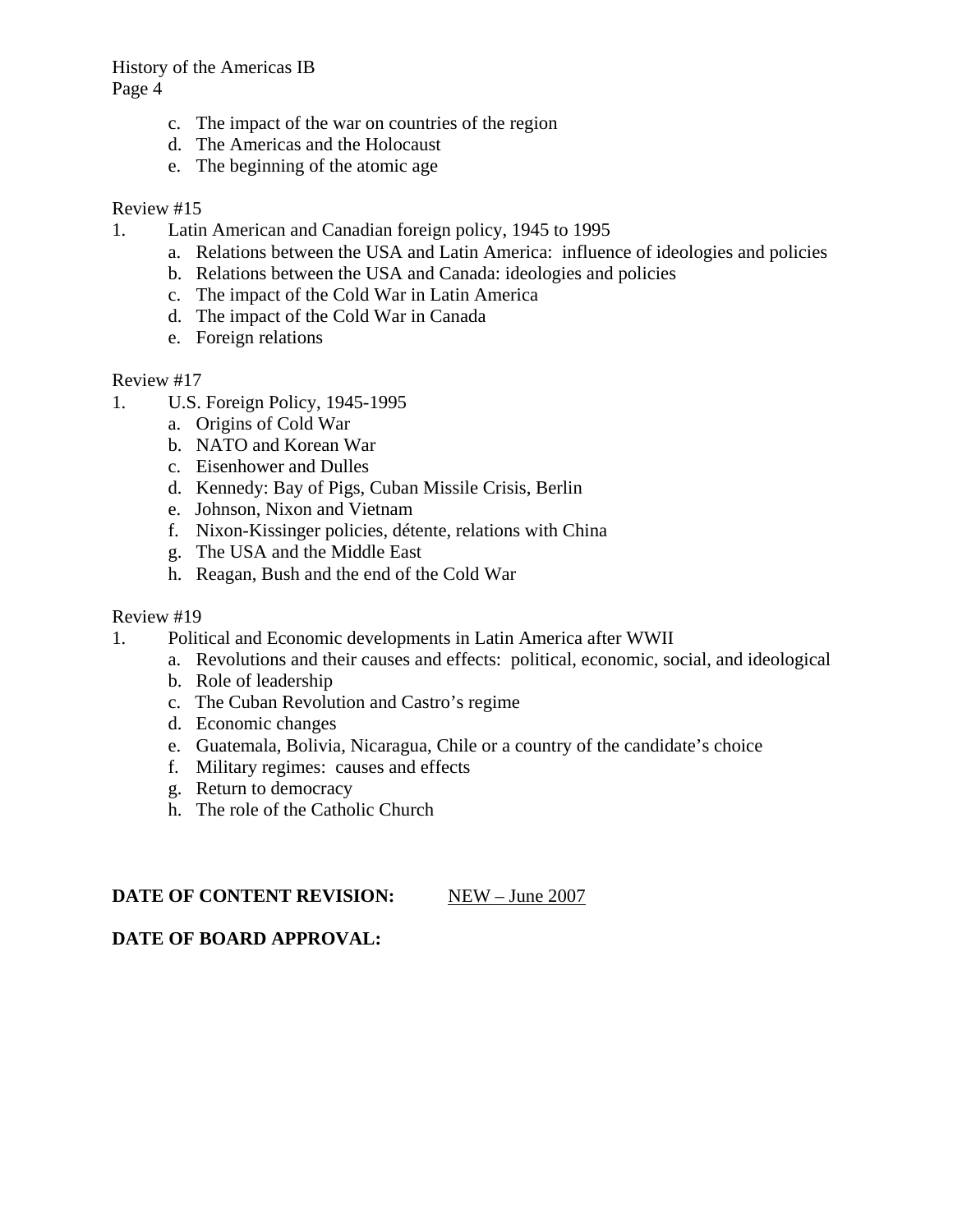# **Addendum THE CALIFORNIA CONTENT STANDARDS HISTORY/SOCIAL SCIENCE GRADES 10-12**

#### GRADE 10 **WORLD HISTORY, CULTURE, AND GEOGRAPHY: THE MODERN WORLD**

Students in grade ten study major turning points that shaped the modern world, from the late eighteenth century through the present, including the cause and course of the two world wars. They trace the rise of democratic ideas and develop an understanding of the historical roots of current world issues, especially as they pertain to international relations. They extrapolate from the American experience that democratic ideals are often achieved at a high price, remain vulnerable, and are not practiced everywhere in the world. Students develop an understanding of current world issues and relate them to their historical, geographic, political, economic, and cultural contexts. Students consider multiple accounts of events in order to understand international relations from a variety of perspectives.

### **10.1 Students relate the moral and ethical principles in ancient Greek and Roman philosophy, in Judaism, and in Christianity to the development of Western political thought.**

- 1. Analyze the similarities and differences in Judeo-Christian and Greco-Roman views of law, reason and faith, and duties of the individual.
- 2. Trace the development of the Western political ideas of the rule of law and illegitimacy of tyranny, using selections from Plato's *Republic* and Aristotle's *Politics.*
- 3. Consider the influence of the U.S. Constitution on political systems in the contemporary world.

### **10.2.1 Students compare and contrast the Glorious Revolution of England, the American Revolution, and the French Revolution and their enduring effects worldwide on the political expectations for self-government and individual liberty.**

- 1. Compare the major ideas of philosophers and their effects on the democratic revolutions in England, the United States, France, and Latin America (e.g., John Locke, Charles-Louis Montesquieu, Jean-Jacques Rousseau, Simón Bolívar, Thomas Jefferson, James Madison).
- 2. List the principles of the Magna Carta, the English Bill of Rights (1689), the American Declaration of Independence (1776), the French Declaration of the Rights of Man and the Citizen (1789), and the U.S. Bill of Rights (1791).
- 3. Understand the unique character of the American Revolution, its spread to other parts of the world, and its continuing significance to other nations.
- 4. Explain how the ideology of the French Revolution led France to develop from constitutional monarchy to democratic despotism to the Napoleonic empire.
- 5. Discuss how nationalism spread across Europe with Napoleon but was repressed for a generation under the Congress of Vienna and Concert of Europe until the Revolutions of 1848.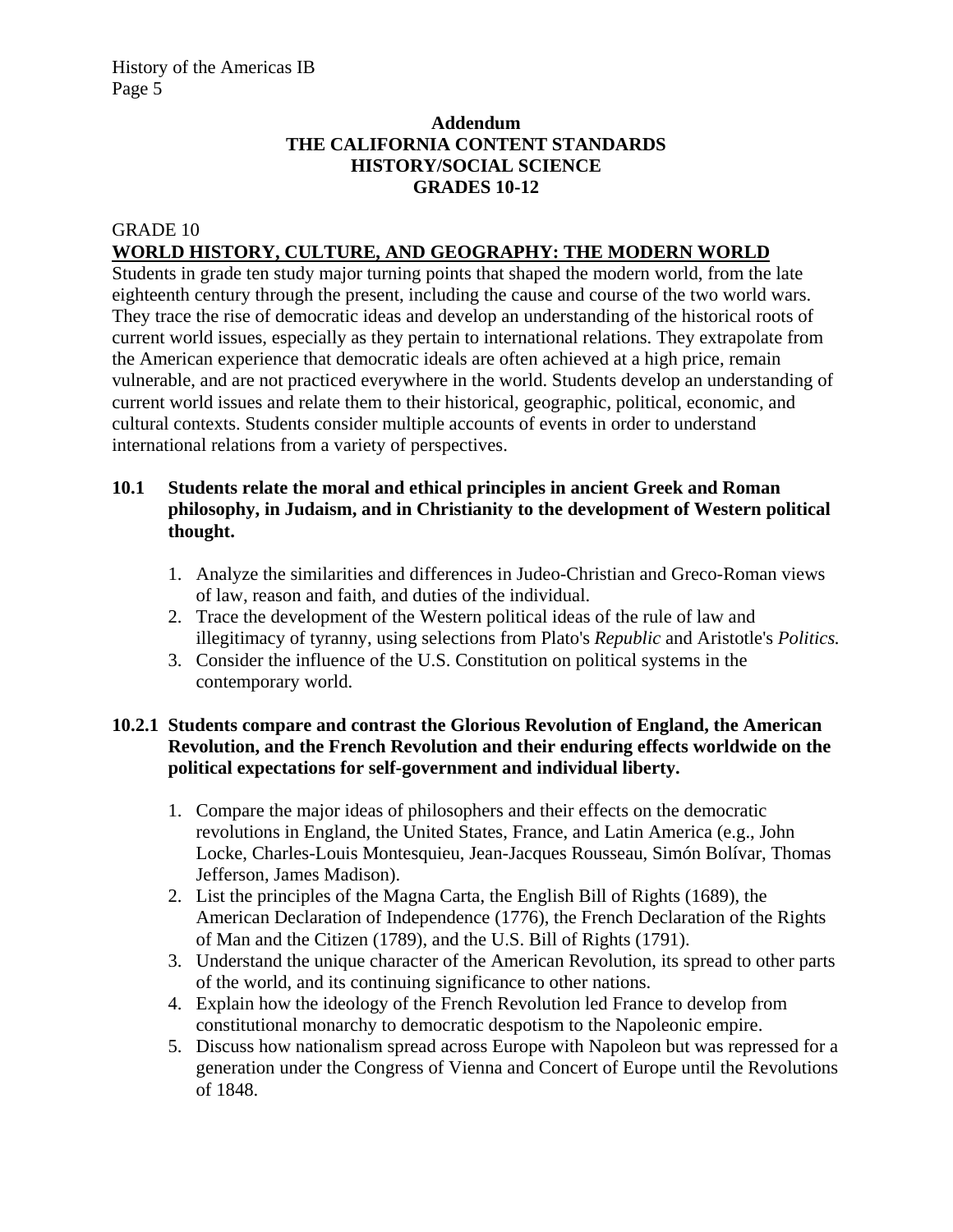### **10.3 Students analyze the effects of the Industrial Revolution in England, France, Germany, Japan, and the United States.**

- 1. Analyze why England was the first country to industrialize.
- 2. Examine how scientific and technological changes and new forms of energy brought about massive social, economic, and cultural change (e.g., the inventions and discoveries of James Watt, Eli Whitney, Henry Bessemer, Louis Pasteur, Thomas Edison).
- 3. Describe the growth of population, rural to urban migration, and growth of cities associated with the Industrial Revolution.
- 4. Trace the evolution of work and labor, including the demise of the slave trade and the effects of immigration, mining and manufacturing, division of labor, and the union movement.
- 5. Understand the connections among natural resources, entrepreneurship, labor, and capital in an industrial economy.
- 6. Analyze the emergence of capitalism as a dominant economic pattern and the responses to it, including Utopianism, Social Democracy, Socialism, and Communism.
- 7. Describe the emergence of Romanticism in art and literature (e.g., the poetry of William Blake and William Wordsworth), social criticism (e.g., the novels of Charles Dickens), and the move away from Classicism in Europe.

# **10.4 Students analyze patterns of global change in the era of New Imperialism in at least two of the following regions or countries: Africa, Southeast Asia, China, India, Latin America, and the Philippines.**

- 1. Describe the rise of industrial economies and their link to imperialism and colonialism (e.g., the role played by national security and strategic advantage; moral issues raised by the search for national hegemony, Social Darwinism, and the missionary impulse; material issues such as land, resources, and technology).
- 2. Discuss the locations of the colonial rule of such nations as England, France, Germany, Italy, Japan, the Netherlands, Russia, Spain, Portugal, and the United States.
- 3. Explain imperialism from the perspective of the colonizers and the colonized and the varied immediate and long-term responses by the people under colonial rule.
- 4. Describe the independence struggles of the colonized regions of the world, including the roles of leaders, such as Sun Yat-sen in China, and the roles of ideology and religion.

# **10.5 Students analyze the causes and course of the First World War.**

1. Analyze the arguments for entering into war presented by leaders from all sides of the Great War and the role of political and economic rivalries, ethnic and ideological conflicts, domestic discontent and disorder, and propaganda and nationalism in mobilizing the civilian population in support of "total war."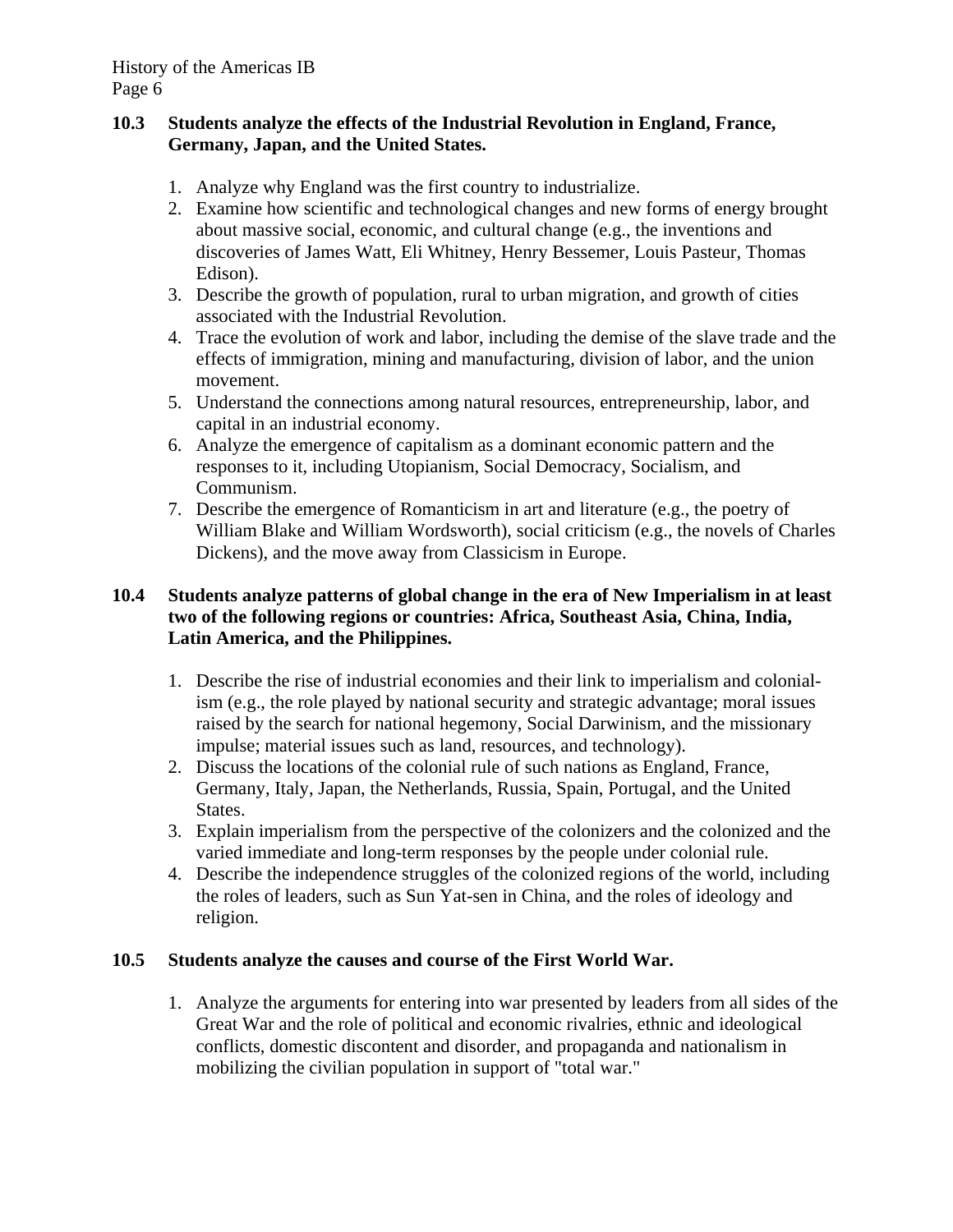- 2. Examine the principal theaters of battle, major turning points, and the importance of geographic factors in military decisions and outcomes (e.g., topography, waterways, distance, climate).
- 3. Explain how the Russian Revolution and the entry of the United States affected the course and outcome of the war.
- 4. Understand the nature of the war and its human costs (military and civilian) on all sides of the conflict, including how colonial peoples contributed to the war effort.
- 5. Discuss human rights violations and genocide, including the Ottoman government's actions against Armenian citizens.

# **10.6 Students analyze the effects of the First World War.**

- 1. Analyze the aims and negotiating roles of world leaders, the terms and influence of the Treaty of Versailles and Woodrow Wilson's Fourteen Points, and the causes and effects of the United States's rejection of the League of Nations on world politics.
- 2. Describe the effects of the war and resulting peace treaties on population movement, the international economy, and shifts in the geographic and political borders of Europe and the Middle East.
- 3. Understand the widespread disillusionment with prewar institutions, authorities, and values that resulted in a void that was later filled by totalitarians.
- 4. Discuss the influence of World War I on literature, art, and intellectual life in the West (e.g., Pablo Picasso, the "lost generation" of Gertrude Stein, Ernest Hemingway).

# **10.7 Students analyze the rise of totalitarian governments after World War I.**

- 1. Understand the causes and consequences of the Russian Revolution, including Lenin's use of totalitarian means to seize and maintain control (e.g., the Gulag).
- 2. Trace Stalin's rise to power in the Soviet Union and the connection between economic policies, political policies, the absence of a free press, and systematic violations of human rights (e.g., the Terror Famine in Ukraine).
- 3. Analyze the rise, aggression, and human costs of totalitarian regimes (Fascist and Communist) in Germany, Italy, and the Soviet Union, noting especially their common and dissimilar traits.

# **10.8 Students analyze the causes and consequences of World War II.**

- 1. Compare the German, Italian, and Japanese drives for empire in the 1930s, including the 1937 Rape of Nanking, other atrocities in China, and the Stalin-Hitler Pact of 1939.
- 2. Understand the role of appeasement, nonintervention (isolationism), and the domestic distractions in Europe and the United States prior to the outbreak of World War II.
- 3. Identify and locate the Allied and Axis powers on a map and discuss the major turning points of the war, the principal theaters of conflict, key strategic decisions, and the resulting war conferences and political resolutions, with emphasis on the importance of geographic factors.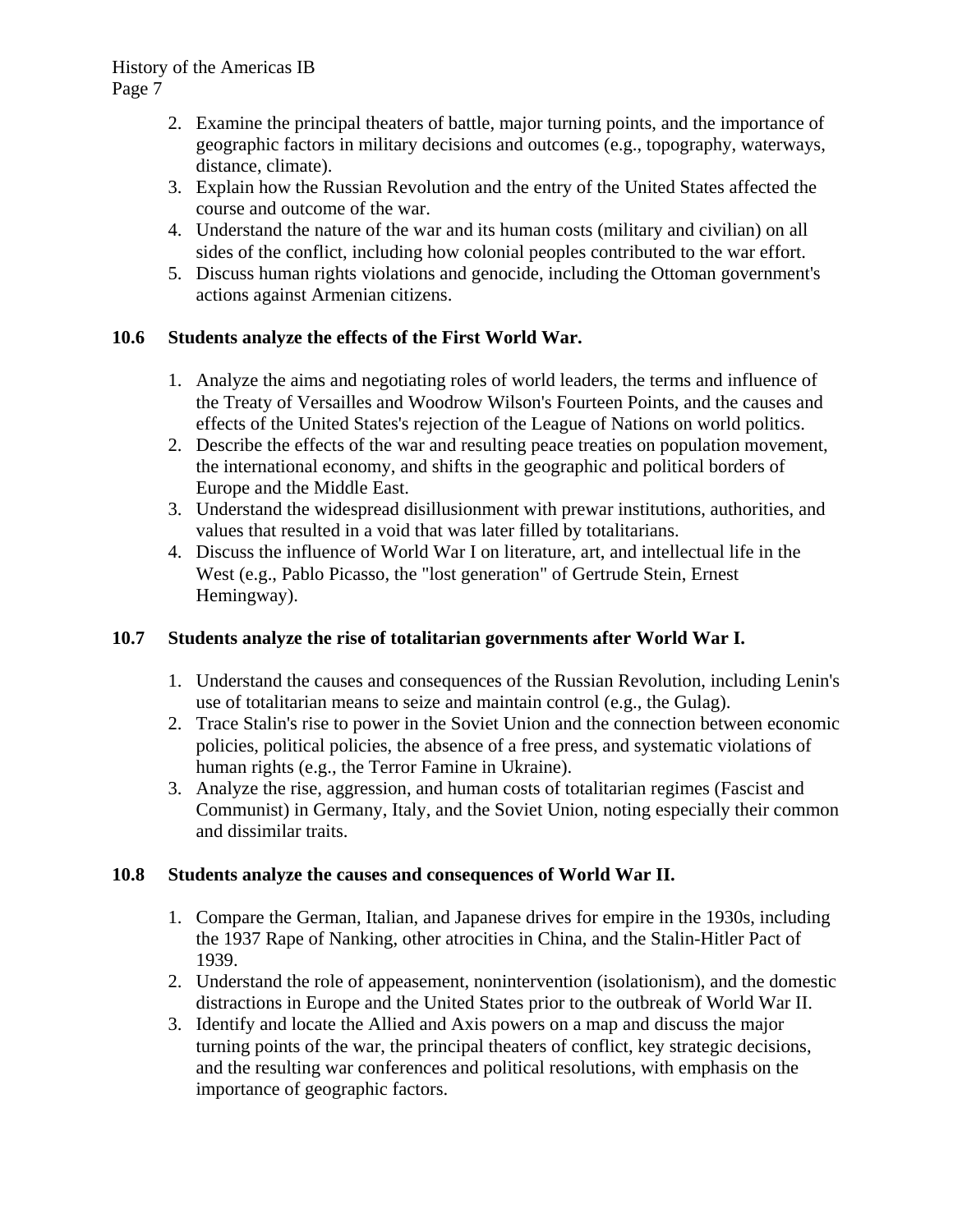- 4. Describe the political, diplomatic, and military leaders during the war (e.g., Winston Churchill, Franklin Delano Roosevelt, Emperor Hirohito, Adolf Hitler, Benito Mussolini, Joseph Stalin, Douglas MacArthur, Dwight Eisenhower).
- 5. Analyze the Nazi policy of pursuing racial purity, especially against the European Jews; its transformation into the Final Solution; and the Holocaust that resulted in the murder of six million Jewish civilians.
- 6. Discuss the human costs of the war, with particular attention to the civilian and military losses in Russia, Germany, Britain, the United States, China, and Japan.

# **10.9 Students analyze the international developments in the post-World World War II world.**

- 1. Compare the economic and military power shifts caused by the war, including the Yalta Pact, the development of nuclear weapons, Soviet control over Eastern European nations, and the economic recoveries of Germany and Japan.
- 2. Analyze the causes of the Cold War, with the free world on one side and Soviet client states on the other, including competition for influence in such places as Egypt, the Congo, Vietnam, and Chile.
- 3. Understand the importance of the Truman Doctrine and the Marshall Plan, which established the pattern for America's postwar policy of supplying economic and military aid to prevent the spread of Communism and the resulting economic and political competition in arenas such as Southeast Asia (i.e., the Korean War, Vietnam War), Cuba, and Africa.
- 4. Analyze the Chinese Civil War, the rise of Mao Tse-tung, and the subsequent political and economic upheavals in China (e.g., the Great Leap Forward, the Cultural Revolution, and the Tiananmen Square uprising).
- 5. Describe the uprisings in Poland (1952), Hungary (1956), and Czechoslovakia (1968) and those countries' resurgence in the 1970s and 1980s as people in Soviet satellites sought freedom from Soviet control.
- 6. Understand how the forces of nationalism developed in the Middle East, how the Holocaust affected world opinion regarding the need for a Jewish state, and the significance and effects of the location and establishment of Israel on world affairs.
- 7. Analyze the reasons for the collapse of the Soviet Union, including the weakness of the command economy, burdens of military commitments, and growing resistance to Soviet rule by dissidents in satellite states and the non-Russian Soviet republics.
- 8. Discuss the establishment and work of the United Nations and the purposes and functions of the Warsaw Pact, SEATO, NATO, and the Organization of American States.

# **10.10 Students analyze instances of nation-building in the contemporary world in at least two of the following regions or countries: the Middle East, Africa, Mexico and other parts of Latin America, and China.**

1. Understand the challenges in the regions, including their geopolitical, cultural, military, and economic significance and the international relationships in which they are involved.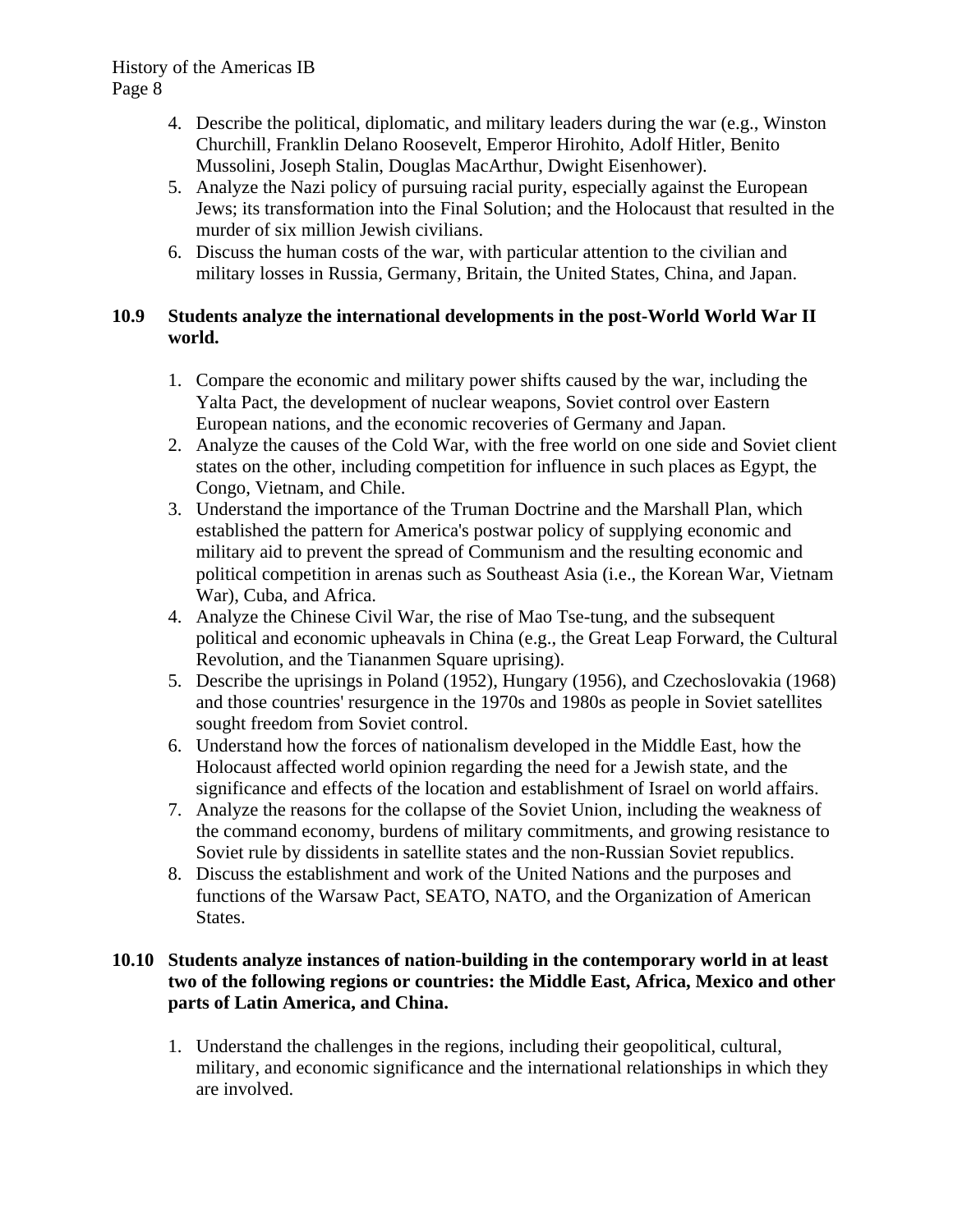- 2. Describe the recent history of the regions, including political divisions and systems, key leaders, religious issues, natural features, resources, and population patterns.
- 3. Discuss the important trends in the regions today and whether they appear to serve the cause of individual freedom and democracy.

# **10.11 Students analyze the integration of countries into the world economy and the information, technological, and communications revolutions (e.g., television, satellites, computers).**

### GRADE 11

# **UNITED STATES HISTORY AND GEOGRAPHY: CONTINUITY AND CHANGE IN THE TWENTIETH CENTURY**

Students in grade eleven study the major turning points in American history in the twentieth century. Following a review of the nation's beginnings and the impact of the Enlightenment on U.S. democratic ideals, students build upon the tenth grade study of global industrialization to understand the emergence and impact of new technology and a corporate economy, including the social and cultural effects. They trace the change in the ethnic composition of American society; the movement toward equal rights for racial minorities and women; and the role of the United States as a major world power. An emphasis is placed on the expanding role of the federal government and federal courts as well as the continuing tension between the individual and the state. Students consider the major social problems of our time and trace their causes in historical events. They learn that the United States has served as a model for other nations and that the rights and freedoms we enjoy are not accidents, but the results of a defined set of political principles that are not always basic to citizens of other countries. Students understand that our rights under the U.S. Constitution are a precious inheritance that depends on an educated citizenry for their preservation and protection.

### **11.1.1 Students analyze the significant events in the founding of the nation and its attempts to realize the philosophy of government described in the Declaration of Independence.**

- 1. Describe the Enlightenment and the rise of democratic ideas as the context in which the nation was founded.
- 2. Analyze the ideological origins of the American Revolution, the Founding Fathers' philosophy of divinely bestowed unalienable natural rights, the debates on the drafting and ratification of the Constitution, and the addition of the Bill of Rights.
- 3. Understand the history of the Constitution after 1787 with emphasis on federal versus state authority and growing democratization.
- 4. Examine the effects of the Civil War and Reconstruction and of the industrial revolution, including demographic shifts and the emergence in the late nineteenth century of the United States as a world power.

### **11.2 Students analyze the relationship among the rise of industrialization, large-scale rural-to-urban migration, and massive immigration from Southern and Eastern Europe.**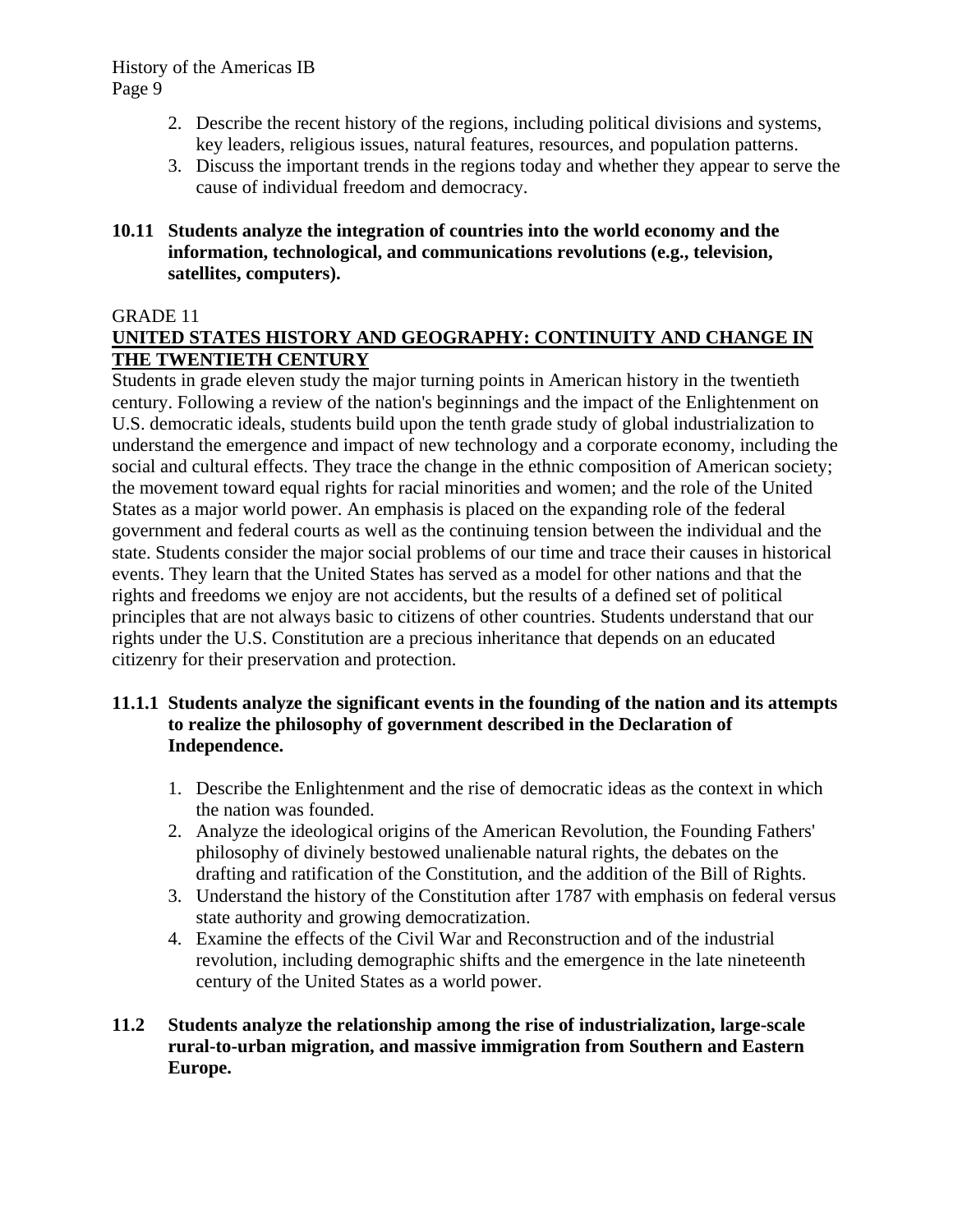- 1. Know the effects of industrialization on living and working conditions, including the portrayal of working conditions and food safety in Upton Sinclair's *The Jungle.*
- 2. Describe the changing landscape, including the growth of cities linked by industry and trade, and the development of cities divided according to race, ethnicity, and class.
- 3. Trace the effect of the Americanization movement.
- 4. Analyze the effect of urban political machines and responses to them by immigrants and middle-class reformers.
- 5. Discuss corporate mergers that produced trusts and cartels and the economic and political policies of industrial leaders.
- 6. Trace the economic development of the United States and its emergence as a major industrial power, including its gains from trade and the advantages of its physical geography.
- 7. Analyze the similarities and differences between the ideologies of Social Darwinism and Social Gospel (e.g., using biographies of William Graham Sumner, Billy Sunday, Dwight L. Moody).
- 8. Examine the effect of political programs and activities of Populists.
- 9. Understand the effect of political programs and activities of the Progressives (e.g., federal regulation of railroad transport, Children's Bureau, the Sixteenth Amendment, Theodore Roosevelt, Hiram Johnson).

# **11.1.2 Students analyze the role religion played in the founding of America, its lasting moral, social, and political impacts, and issues regarding religious liberty.**

- 1. Describe the contributions of various religious groups to American civic principles and social reform movements (e.g., civil and human rights, individual responsibility and the work ethic, antimonarchy and self-rule, worker protection, family-centered communities).
- 2. Analyze the great religious revivals and the leaders involved in them, including the First Great Awakening, the Second Great Awakening, the Civil War revivals, the Social Gospel Movement, the rise of Christian liberal theology in the nineteenth century, the impact of the Second Vatican Council, and the rise of Christian fundamentalism in current times.
- 3. Cite incidences of religious intolerance in the United States (e.g., persecution of Mormons, anti-Catholic sentiment, anti-Semitism).
- 4. Discuss the expanding religious pluralism in the United States and California that resulted from large-scale immigration in the twentieth century.
- 5. Describe the principles of religious liberty found in the Establishment and Free Exercise clauses of the First Amendment, including the debate on the issue of separation of church and state.

# **11.4 Students trace the rise of the United States to its role as a world power in the twentieth century.**

- 1. List the purpose and the effects of the Open Door policy.
- 2. Describe the Spanish-American War and U.S. expansion in the South Pacific.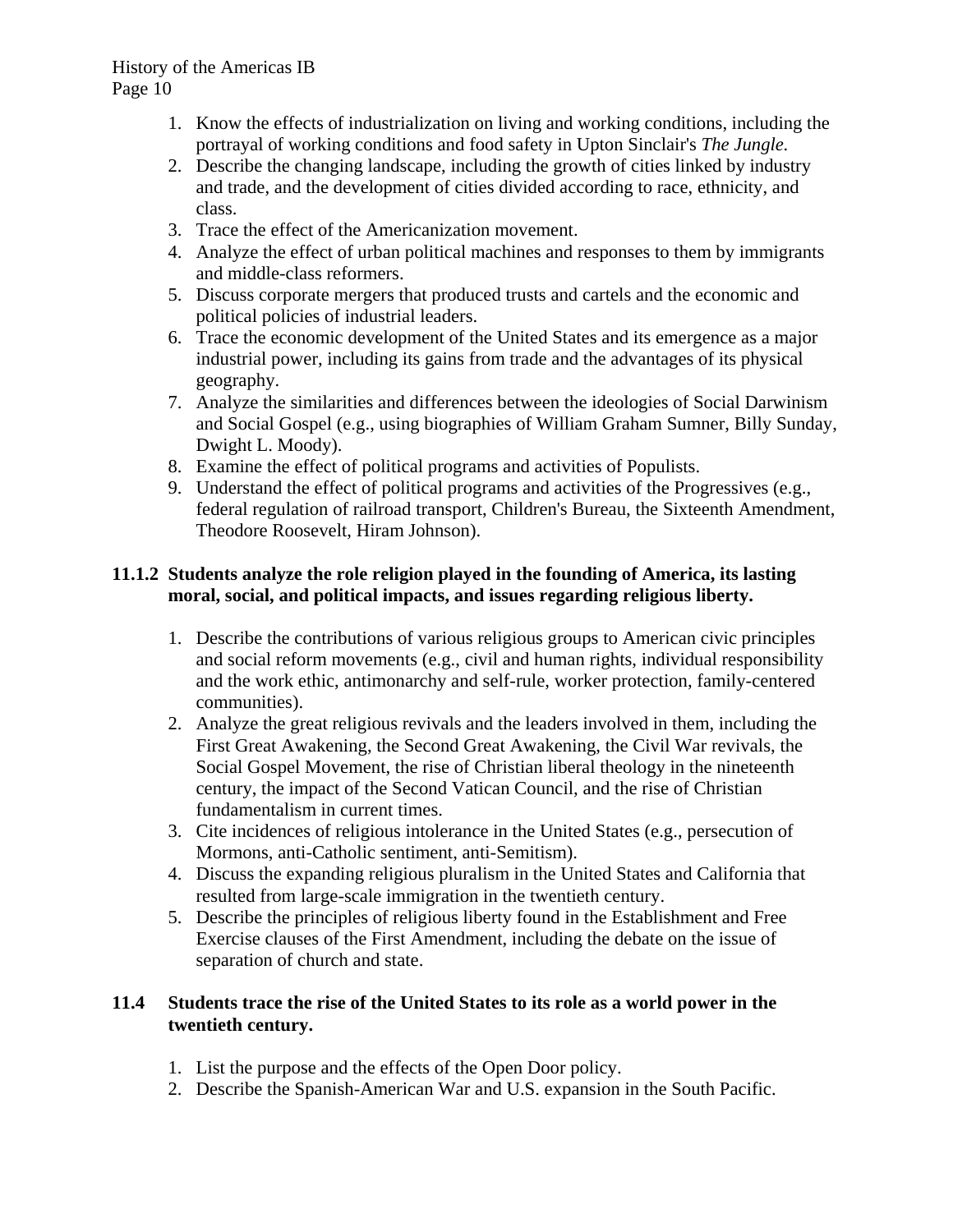- 3. Discuss America's role in the Panama Revolution and the building of the Panama Canal.
- 4. Explain Theodore Roosevelt's Big Stick diplomacy, William Taft's Dollar Diplomacy, and Woodrow Wilson's Moral Diplomacy, drawing on relevant speeches.
- 5. Analyze the political, economic, and social ramifications of World War I on the home front.
- 6. Trace the declining role of Great Britain and the expanding role of the United States in world affairs after World War II.

# **11.5 Students analyze the major political, social, economic, technological, and cultural developments of the 1920s.**

- 1. Discuss the policies of Presidents Warren Harding, Calvin Coolidge, and Herbert Hoover.
- 2. Analyze the international and domestic events, interests, and philosophies that prompted attacks on civil liberties, including the Palmer Raids, Marcus Garvey's "back-to-Africa" movement, the Ku Klux Klan, and immigration quotas and the responses of organizations such as the American Civil Liberties Union, the National Association for the Advancement of Colored People, and the Anti-Defamation League to those attacks.
- 3. Examine the passage of the Eighteenth Amendment to the Constitution and the Volstead Act (Prohibition).
- 4. Analyze the passage of the Nineteenth Amendment and the changing role of women in society.
- 5. Describe the Harlem Renaissance and new trends in literature, music, and art, with special attention to the work of writers (e.g., Zora Neale Hurston, Langston Hughes).
- 6. Trace the growth and effects of radio and movies and their role in the worldwide diffusion of popular culture.
- 7. Discuss the rise of mass production techniques, the growth of cities, the impact of new technologies (e.g., the automobile, electricity), and the resulting prosperity and effect on the American landscape.

# **11.6 Students analyze the different explanations for the Great Depression and how the New Deal fundamentally changed the role of the federal government.**

- 1. Describe the monetary issues of the late nineteenth and early twentieth centuries that gave rise to the establishment of the Federal Reserve and the weaknesses in key sectors of the economy in the late 1920s.
- 2. Understand the explanations of the principal causes of the Great Depression and the steps taken by the Federal Reserve, Congress, and Presidents Herbert Hoover and Franklin Delano Roosevelt to combat the economic crisis.
- 3. Discuss the human toll of the Depression, natural disasters, and unwise agricultural practices and their effects on the depopulation of rural regions and on political movements of the left and right, with particular attention to the Dust Bowl refugees and their social and economic impacts in California.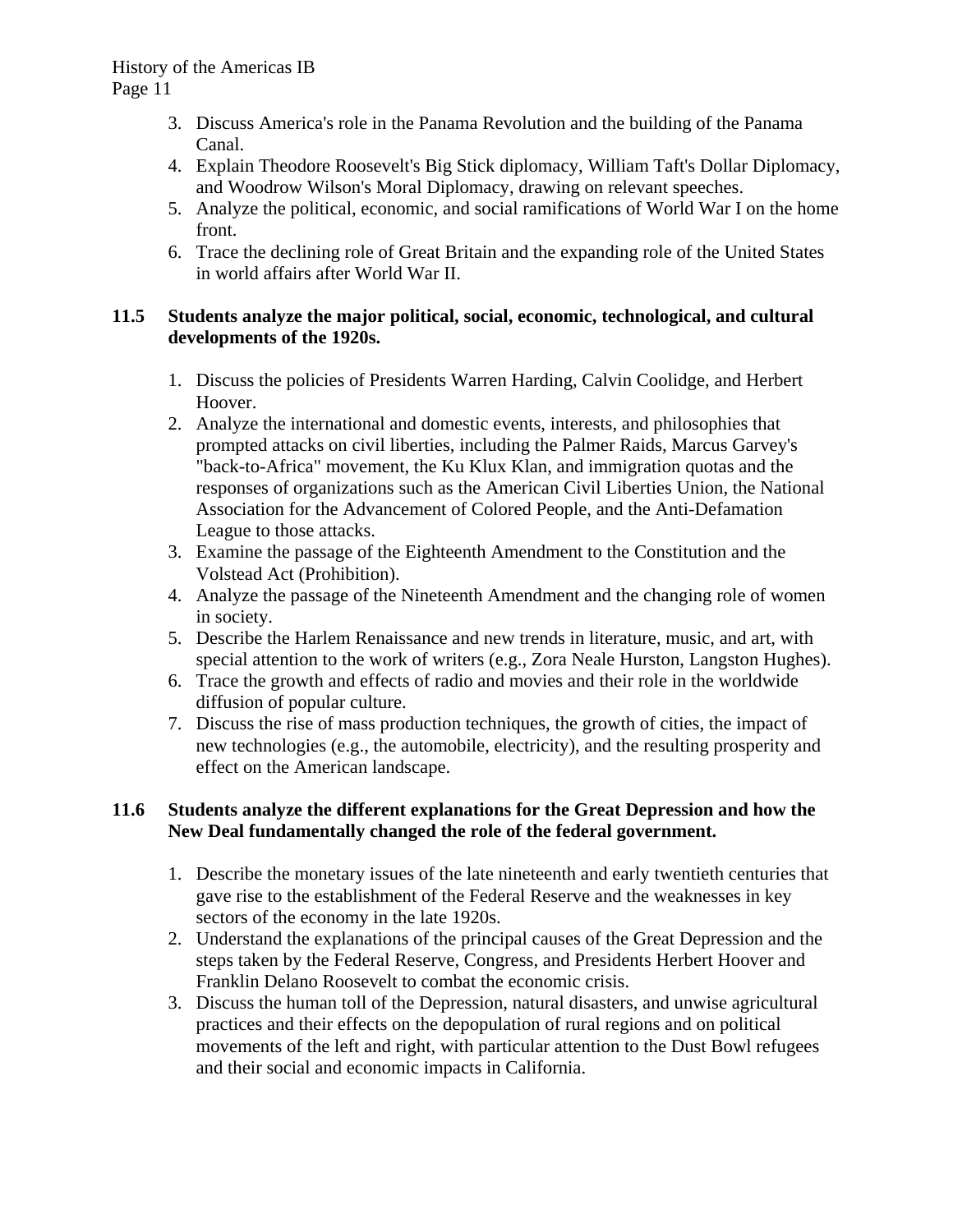- 4. Analyze the effects of and the controversies arising from New Deal economic policies and the expanded role of the federal government in society and the economy since the 1930s (e.g., Works Progress Administration, Social Security, National Labor Relations Board, farm programs, regional development policies, and energy development projects such as the Tennessee Valley Authority, California Central Valley Project, and Bonneville Dam).
- 5. Trace the advances and retreats of organized labor, from the creation of the American Federation of Labor and the Congress of Industrial Organizations to current issues of a postindustrial, multinational economy, including the United Farm Workers in California.

# **11.7 Students analyze America's participation in World War II.**

- 1. Examine the origins of American involvement in the war, with an emphasis on the events that precipitated the attack on Pearl Harbor.
- 2. Explain U.S. and Allied wartime strategy, including the major battles of Midway, Normandy, Iwo Jima, Okinawa, and the Battle of the Bulge.
- 3. Identify the roles and sacrifices of individual American soldiers, as well as the unique contributions of the special fighting forces (e.g., the Tuskegee Airmen, the 442nd Regimental Combat team, the Navajo Code Talkers).
- 4. Analyze Roosevelt's foreign policy during World War II (e.g., Four Freedoms speech).
- 5. Discuss the constitutional issues and impact of events on the U.S. home front, including the internment of Japanese Americans (e.g., *Fred Korematsu v. United States of America)* and the restrictions on German and Italian resident aliens; the response of the administration to Hitler's atrocities against Jews and other groups; the roles of women in military production; and the roles and growing political demands of African Americans.
- 6. Describe major developments in aviation, weaponry, communication, and medicine and the war's impact on the location of American industry and use of resources.
- 7. Discuss the decision to drop atomic bombs and the consequences of the decision (Hiroshimaand Nagasaki).
- 8. Analyze the effect of massive aid given to Western Europe under the Marshall Plan to rebuild itself after the war and the importance of a rebuilt Europe to the U.S. economy.

# **11.8 Students analyze the economic boom and social transformation of post-World War II America.**

- 1. Trace the growth of service sector, white collar, and professional sector jobs in business and government.
- 2. Describe the significance of Mexican immigration and its relationship to the agricultural economy, especially in California.
- 3. Examine Truman's labor policy and congressional reaction to it.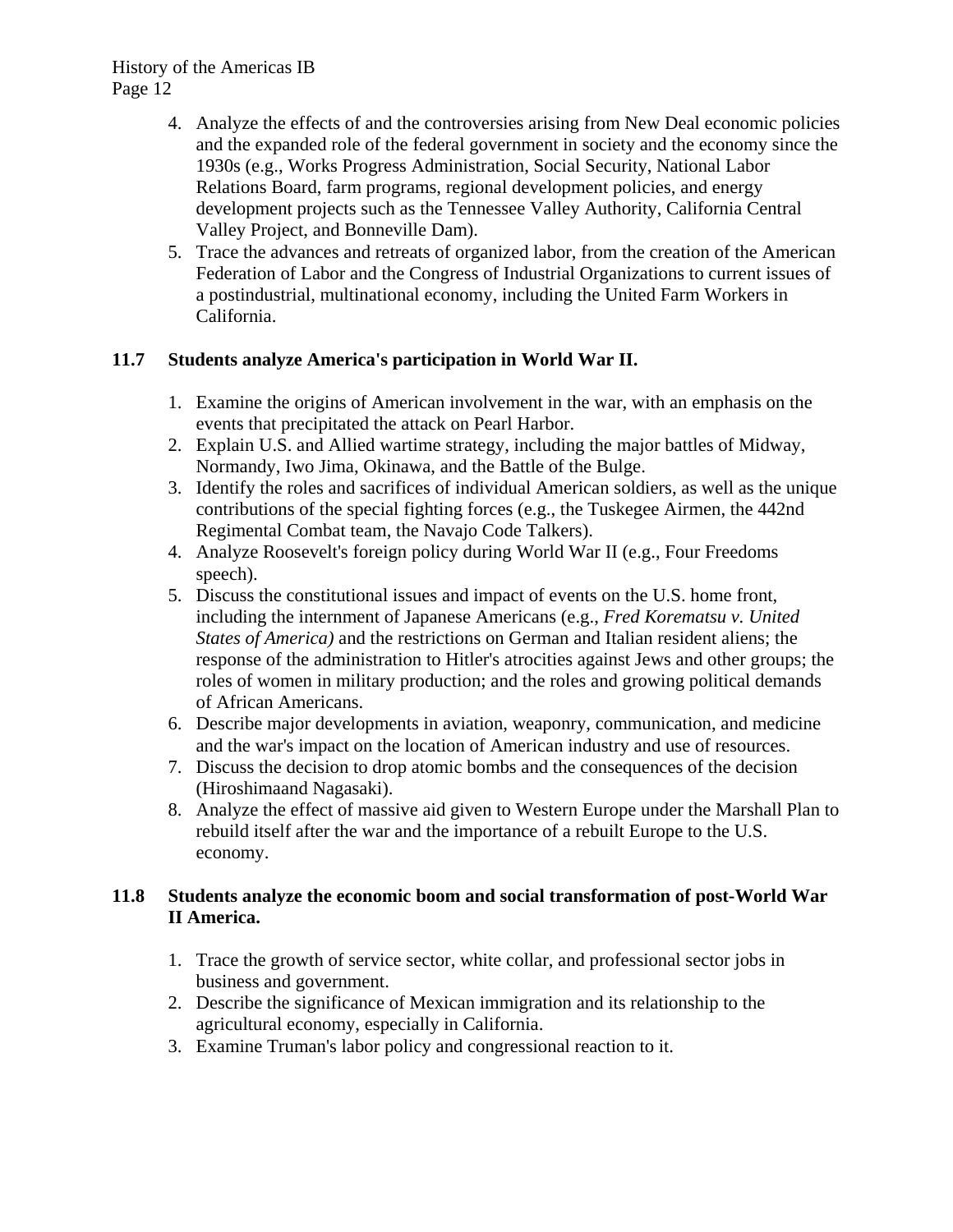- 4. Analyze new federal government spending on defense, welfare, interest on the national debt, and federal and state spending on education, including the California Master Plan.
- 5. Describe the increased powers of the presidency in response to the Great Depression, World War II, and the Cold War.
- 6. Discuss the diverse environmental regions of North America, their relationship to local economies, and the origins and prospects of environmental problems in those regions.
- 7. Describe the effects on society and the economy of technological developments since 1945, including the computer revolution, changes in communication, advances in medicine, and improvements in agricultural technology.
- 8. Discuss forms of popular culture, with emphasis on their origins and geographic diffusion (e.g., jazz and other forms of popular music, professional sports, architectural and artistic styles).

# **11.9 Students analyze U.S. foreign policy since World War II.**

- 1. Discuss the establishment of the United Nations and International Declaration of Human Rights, International Monetary Fund, World Bank, and General Agreement on Tariffs and Trade (GATT) and their importance in shaping modern Europe and maintaining peace and international order.
- 2. Understand the role of military alliances, including NATO and SEATO, in deterring communist aggression and maintaining security during the Cold War.
- 3. Trace the origins and geopolitical consequences (foreign and domestic) of the Cold War and containment policy, including the following:
	- o The era of McCarthyism, instances of domestic Communism (e.g., Alger Hiss) and blacklisting
	- o The Truman Doctrine
	- o The Berlin Blockade
	- o The Korean War
	- o The Bay of Pigs invasion and the Cuban Missile Crisis
	- o Atomic testing in the American West, the "mutual assured destruction" doctrine, and disarmament policies
	- o The Vietnam War
	- o Latin American policy
- 4. List the effects of foreign policy on domestic policies and vice versa (e.g., protests during the war in Vietnam, the "nuclear freeze" movement).
- 5. Analyze the role of the Reagan administration and other factors in the victory of the West in the Cold War.
- 6. Describe U.S. Middle East policy and its strategic, political, and economic interests, including those related to the Gulf War.
- 7. Examine relations between the United States and Mexico in the twentieth century, including key economic, political, immigration, and environmental issues.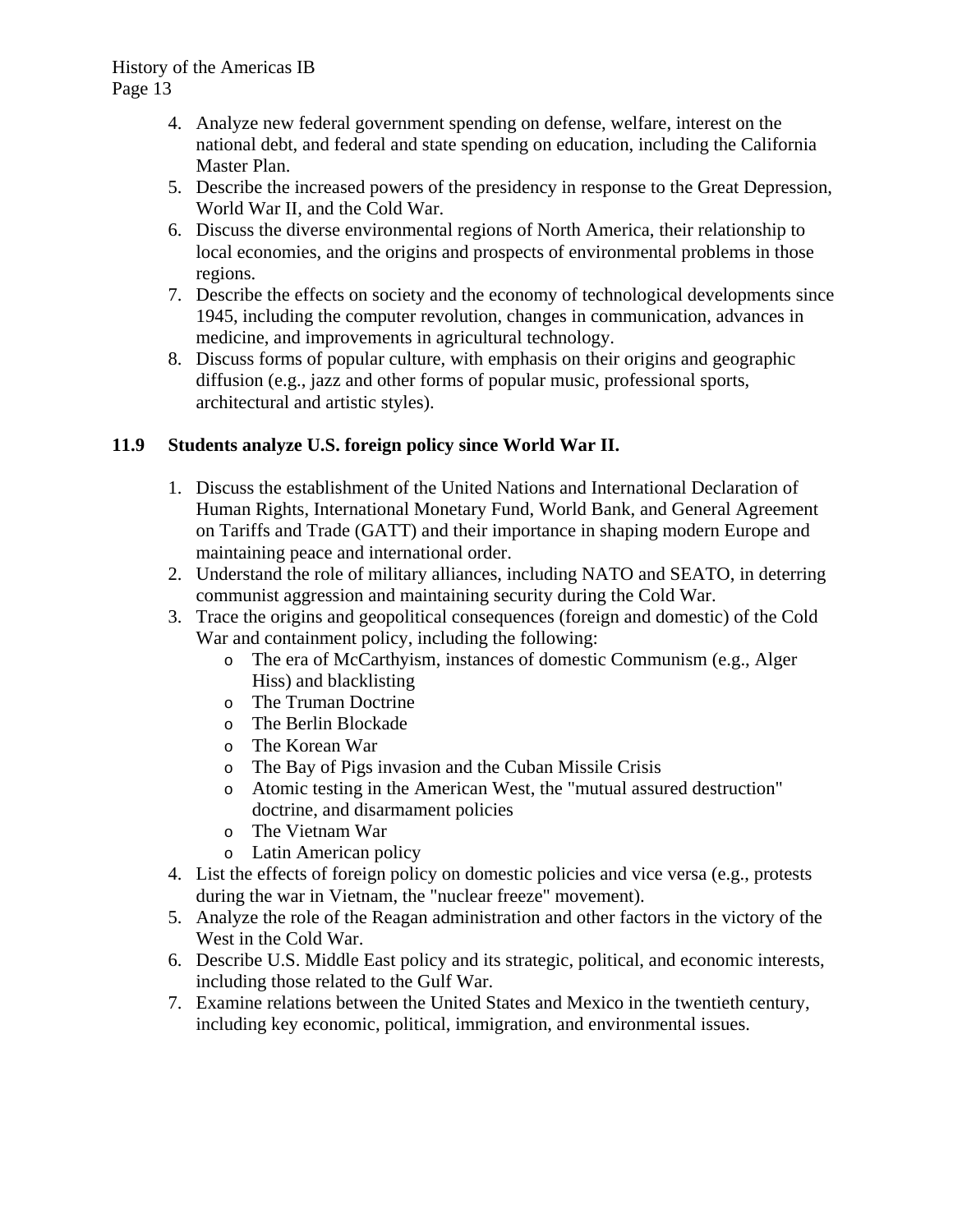### **11.10 Students analyze the development of federal civil rights and voting rights.**

- 1. Explain how demands of African Americans helped produce a stimulus for civil rights, including President Roosevelt's ban on racial discrimination in defense industries in 1941, and how African Americans' service in World War II produced a stimulus for President Truman's decision to end segregation in the armed forces in 1948.
- 2. Examine and analyze the key events, policies, and court cases in the evolution of civil rights, including *Dred Scott* v. *Sandford, Plessy* v. *Ferguson, Brown* v. *Board of Education, Regents of the University of California* v. *Bakke,* and California Proposition 209.
- 3. Describe the collaboration on legal strategy between African American and white civil rights lawyers to end racial segregation in higher education.
- 4. Examine the roles of civil rights advocates (e.g., A. Philip Randolph, Martin Luther King, Jr., Malcolm X, Thurgood Marshall, James Farmer, Rosa Parks), including the significance of Martin Luther King, Jr. 's "Letter from Birmingham Jail" and "I Have a Dream" speech.
- 5. Discuss the diffusion of the civil rights movement of African Americans from the churches of the rural South and the urban North, including the resistance to racial desegregation in Little Rock and Birmingham, and how the advances influenced the agendas, strategies, and effectiveness of the quests of American Indians, Asian Americans, and Hispanic Americans for civil rights and equal opportunities.
- 6. Analyze the passage and effects of civil rights and voting rights legislation (e.g., 1964 Civil Rights Act, Voting Rights Act of 1965) and the Twenty-Fourth Amendment, with an emphasis on equality of access to education and to the political process.
- 7. Analyze the women's rights movement from the era of Elizabeth Stanton and Susan Anthony and the passage of the Nineteenth Amendment to the movement launched in the 1960s, including differing perspectives on the roles of women.

### **11.11 Students analyze the major social problems and domestic policy issues in contemporary American society.**

- 1. Discuss the reasons for the nation's changing immigration policy, with emphasis on how the Immigration Act of 1965 and successor acts have transformed American society.
- 2. Discuss the significant domestic policy speeches of Truman, Eisenhower, Kennedy, Johnson, Nixon, Carter, Reagan, Bush, and Clinton (e.g., with regard to education, civil rights, economic policy, environmental policy).
- 3. Describe the changing roles of women in society as reflected in the entry of more women into the labor force and the changing family structure.
- 4. Explain the constitutional crisis originating from the Watergate scandal.
- 5. Trace the impact of, need for, and controversies associated with environmental conservation, expansion of the national park system, and the development of environmental protection laws, with particular attention to the interaction between environmental protection advocates and property rights advocates.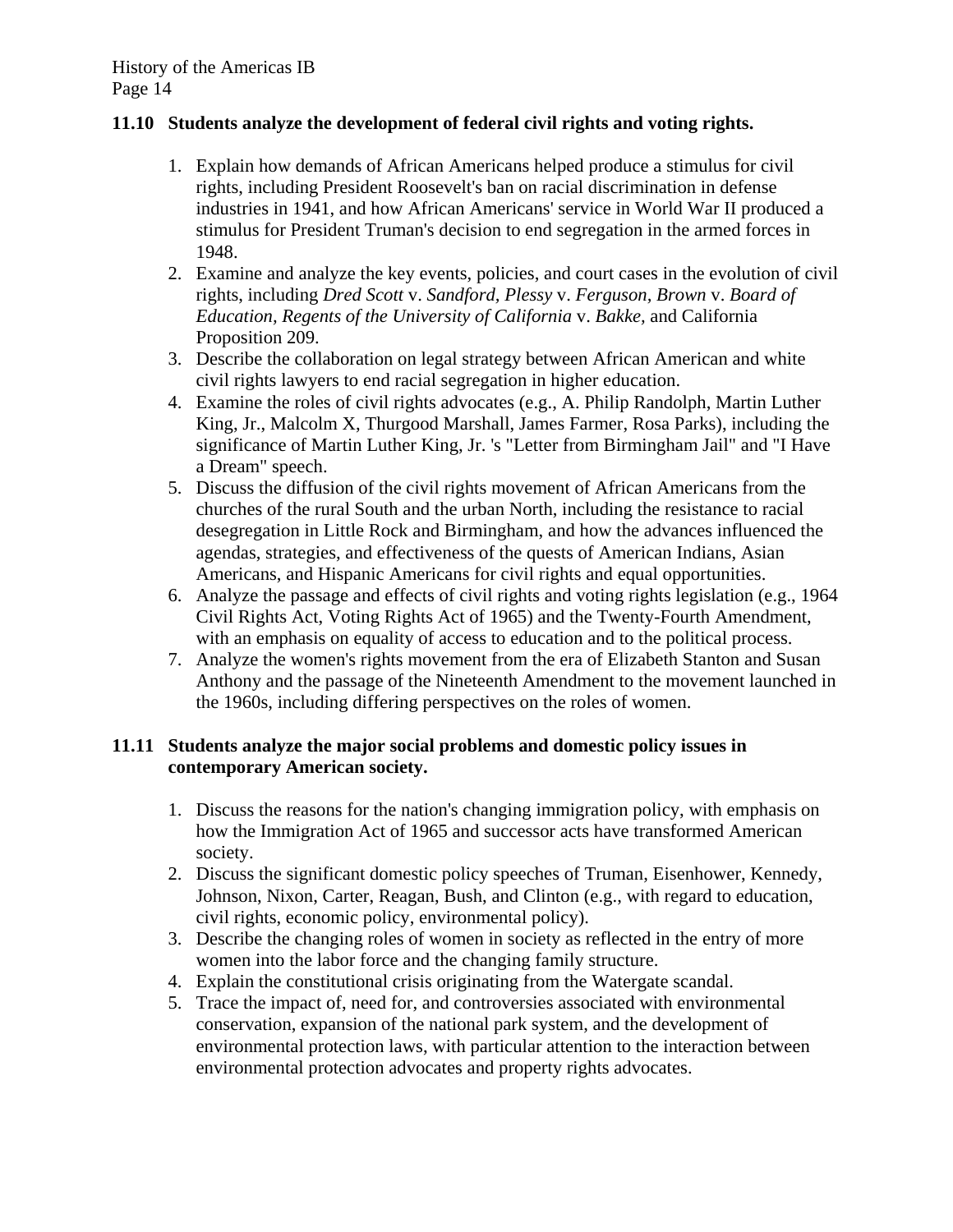- 6. Analyze the persistence of poverty and how different analyses of this issue influence welfare reform, health insurance reform, and other social policies.
- 7. Explain how the federal, state, and local governments have responded to demographic and social changes such as population shifts to the suburbs, racial concentrations in the cities, Frostbelt-to-Sunbelt migration, international migration, decline of family farms, increases in out-of-wedlock births, and drug abuse.

# GRADE 12 **PRINCIPLES OF AMERICAN DEMOCRACY AND ECONOMICS**

Students in grade twelve pursue a deeper understanding of the institutions of American government. They compare systems of government in the world today and analyze the history and changing interpretations of the Constitution, the Bill of Rights, and the current state of the legislative, executive, and judiciary branches of government. An emphasis is placed on analyzing the relationship among federal, state, and local governments, with particular attention paid to important historical documents such as the *Federalist Papers.* These standards represent the culmination of civic literacy as students prepare to vote, participate in community activities, and assume the responsibilities of citizenship. In addition to studying government in grade twelve, students will also master fundamental economic concepts, applying the tools (graphs, statistics, equations) from other subject areas to the understanding of operations and institutions of economic systems. Studied in a historic context are the basic economic principles of micro- and macroeconomics, international economics, comparative economic systems, measurement, and methods.

# **Principles of American Democracy**

# **12.1 Students explain the fundamental principles and moral values of American democracy as expressed in the U.S. Constitution and other essential documents of American democracy.**

- 1. Analyze the influence of ancient Greek, Roman, English, and leading European political thinkers such as John Locke, Charles-Louis Montesquieu, Niccolò Machiavelli, and William Blackstone on the development of American government.
- 2. Discuss the character of American democracy and its promise and perils as articulated by Alexis de Tocqueville.
- 3. Explain how the U.S. Constitution reflects a balance between the classical republican concern with promotion of the public good and the classical liberal concern with protecting individual rights; and discuss how the basic premises of liberal constitutionalism and democracy are joined in the Declaration of Independence as "self-evident truths."
- 4. Explain how the Founding Fathers' realistic view of human nature led directly to the establishment of a constitutional system that limited the power of the governors and the governed as articulated in the *Federalist Papers.*
- 5. Describe the systems of separated and shared powers, the role of organized interests (Federalist *Paper Number 10),* checks and balances (Federalist *Paper Number 51),*  the importance of an independent judiciary (Federalist *Paper Number 78),*  enumerated powers, rule of law, federalism, and civilian control of the military.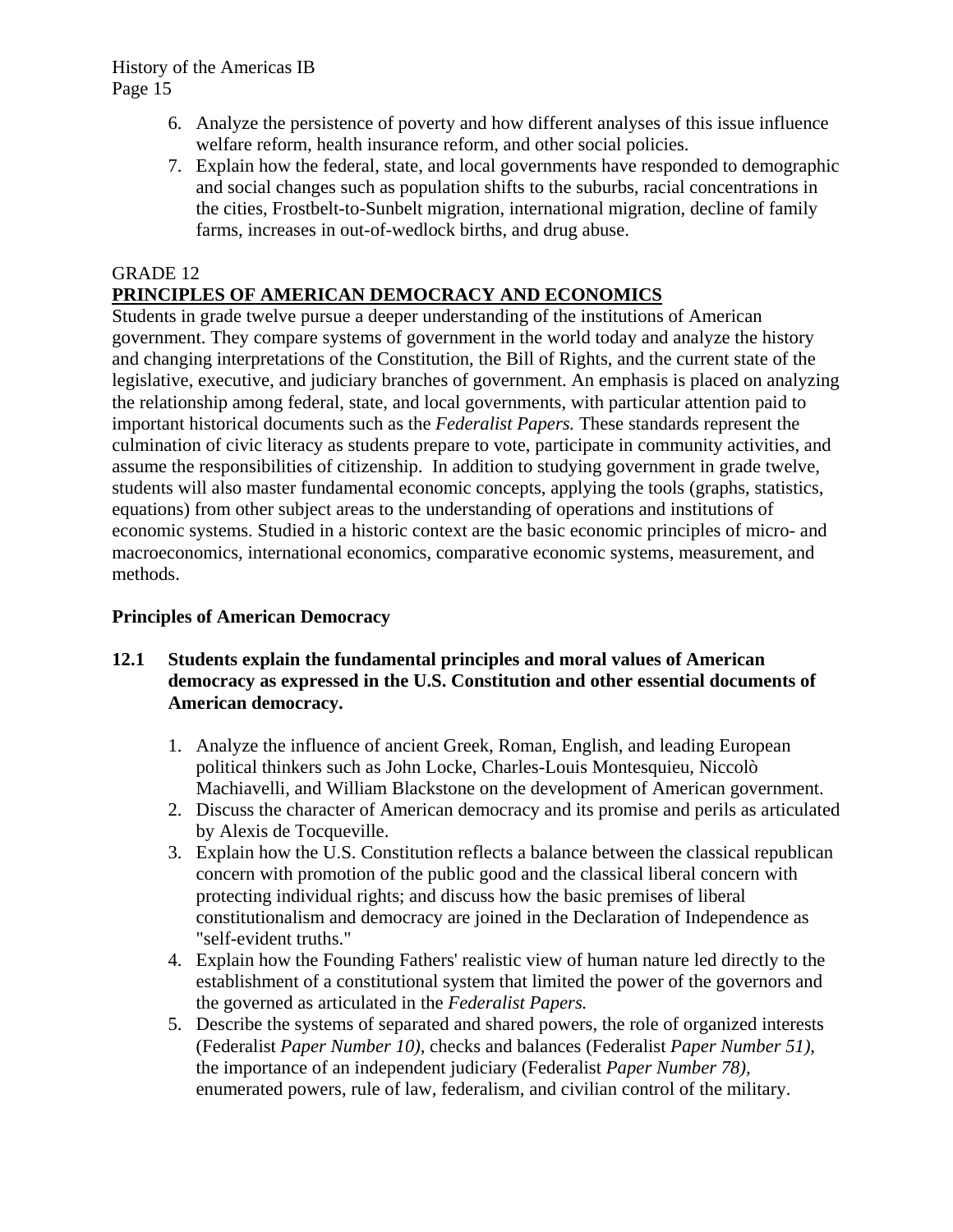6. Understand that the Bill of Rights limits the powers of the federal government and state governments.

# **12.2 Students evaluate and take and defend positions on the scope and limits of rights and obligations as democratic citizens, the relationships among them, and how they are secured.**

- 1. Discuss the meaning and importance of each of the rights guaranteed under the Bill of Rights and how each is secured (e.g., freedom of religion, speech, press, assembly, petition, privacy).
- 2. Explain how economic rights are secured and their importance to the individual and to society (e.g., the right to acquire, use, transfer, and dispose of property; right to choose one's work; right to join or not join labor unions; copyright and patent).
- 3. Discuss the individual's legal obligations to obey the law, serve as a juror, and pay taxes.
- 4. Understand the obligations of civic-mindedness, including voting, being informed on civic issues, volunteering and performing public service, and serving in the military or alternative service.
- 5. Describe the reciprocity between rights and obligations; that is, why enjoyment of one's rights entails respect for the rights of others.
- 6. Explain how one becomes a citizen of the United States, including the process of naturalization (e.g., literacy, language, and other requirements).
- **12.3 Students evaluate and take and defend positions on what the fundamental values and principles of civil society are (i.e., the autonomous sphere of voluntary personal, social, and economic relations that are not part of government), their interdependence, and the meaning and importance of those values and principles for a free society.** 
	- 1. Explain how civil society provides opportunities for individuals to associate for social, cultural, religious, economic, and political purposes.
	- 2. Explain how civil society makes it possible for people, individually or in association with others, to bring their influence to bear on government in ways other than voting and elections.
	- 3. Discuss the historical role of religion and religious diversity.
	- 4. Compare the relationship of government and civil society in constitutional democracies to the relationship of government and civil society in authoritarian and totalitarian regimes.

# **12.4 Students analyze the unique roles and responsibilities of the three branches of government as established by the U.S. Constitution.**

1. Discuss Article I of the Constitution as it relates to the legislative branch, including eligibility for office and lengths of terms of representatives and senators; election to office; the roles of the House and Senate in impeachment proceedings; the role of the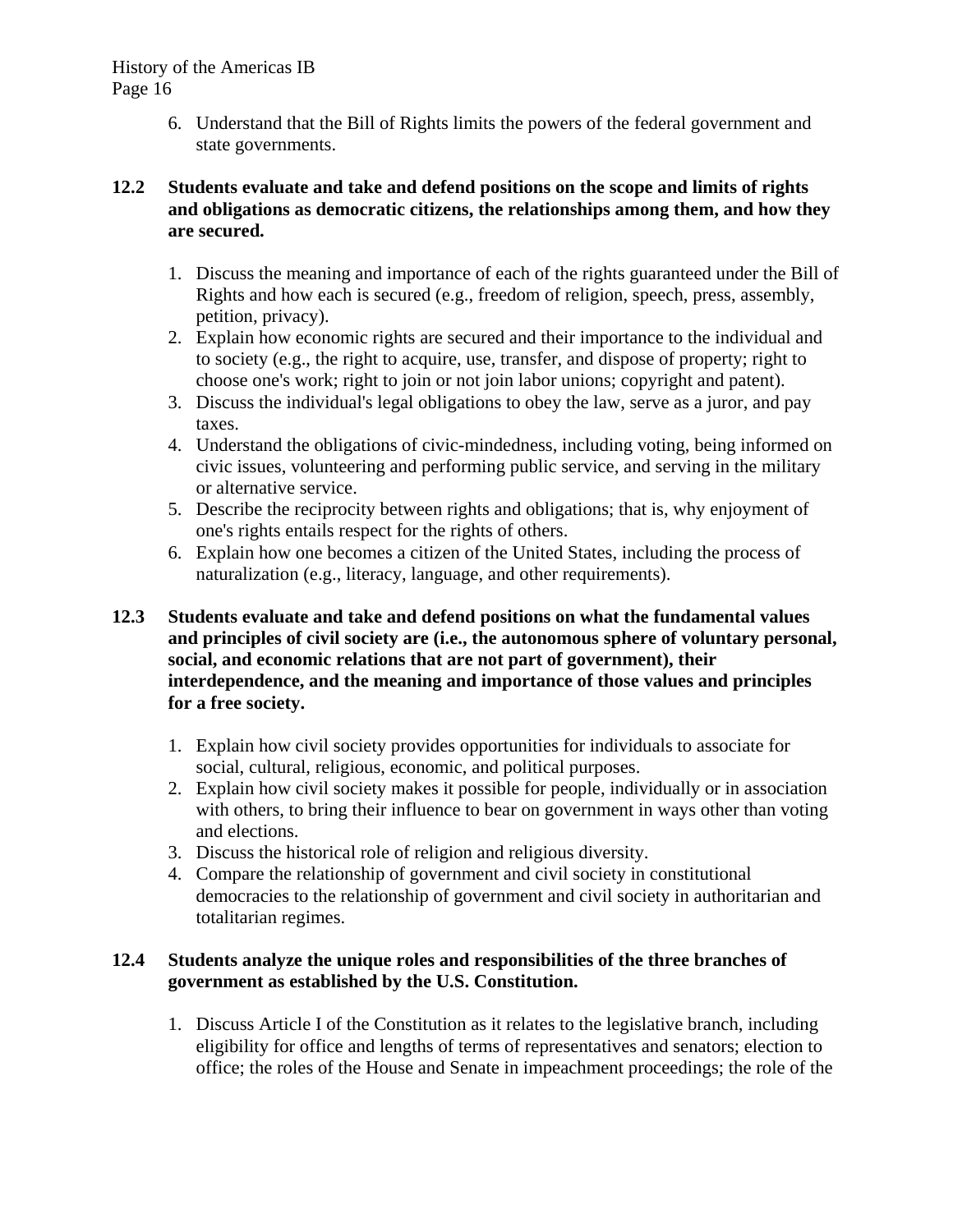vice president; the enumerated legislative powers; and the process by which a bill becomes a law.

- 2. Explain the process through which the Constitution can be amended.
- 3. Identify their current representatives in the legislative branch of the national government.
- 4. Discuss Article II of the Constitution as it relates to the executive branch, including eligibility for office and length of term, election to and removal from office, the oath of office, and the enumerated executive powers.
- 5. Discuss Article III of the Constitution as it relates to judicial power, including the length of terms of judges and the jurisdiction of the Supreme Court.
- 6. Explain the processes of selection and confirmation of Supreme Court justices.

# **12.5 Students summarize landmark U.S. Supreme Court interpretations of the Constitution and its amendments.**

- 1. Understand the changing interpretations of the Bill of Rights over time, including interpretations of the basic freedoms (religion, speech, press, petition, and assembly) articulated in the First Amendment and the due process and equal-protection-of-thelaw clauses of the Fourteenth Amendment.
- 2. Analyze judicial activism and judicial restraint and the effects of each policy over the decades (e.g., the Warren and Rehnquist courts).
- 3. Evaluate the effects of the Court's interpretations of the Constitution in *Marbury* v. *Madison, McCulloch* v. *Maryland,* and *United States* v. *Nixon,* with emphasis on the arguments espoused by each side in these cases.
- 4. Explain the controversies that have resulted over changing interpretations of civil rights, including those in *Plessy* v. *Ferguson, Brown* v. *Board of Education, Miranda*  v. *Arizona, Regents of the University of California* v. *Bakke, Adarand Constructors, Inc.* v. *Pena,* and *United States* v. *Virginia* (VMI).

# **12.6 Students evaluate issues regarding campaigns for national, state, and local elective offices.**

- 1. Analyze the origin, development, and role of political parties, noting those occasional periods in which there was only one major party or were more than two major parties.
- 2. Discuss the history of the nomination process for presidential candidates and the increasing importance of primaries in general elections.
- 3. Evaluate the roles of polls, campaign advertising, and the controversies over campaign funding.
- 4. Describe the means that citizens use to participate in the political process (e.g., voting, campaigning, lobbying, filing a legal challenge, demonstrating, petitioning, picketing, running for political office).
- 5. Discuss the features of direct democracy in numerous states (e.g., the process of referendums, recall elections).
- 6. Analyze trends in voter turnout; the causes and effects of reapportionment and redistricting, with special attention to spatial districting and the rights of minorities; and the function of the Electoral College.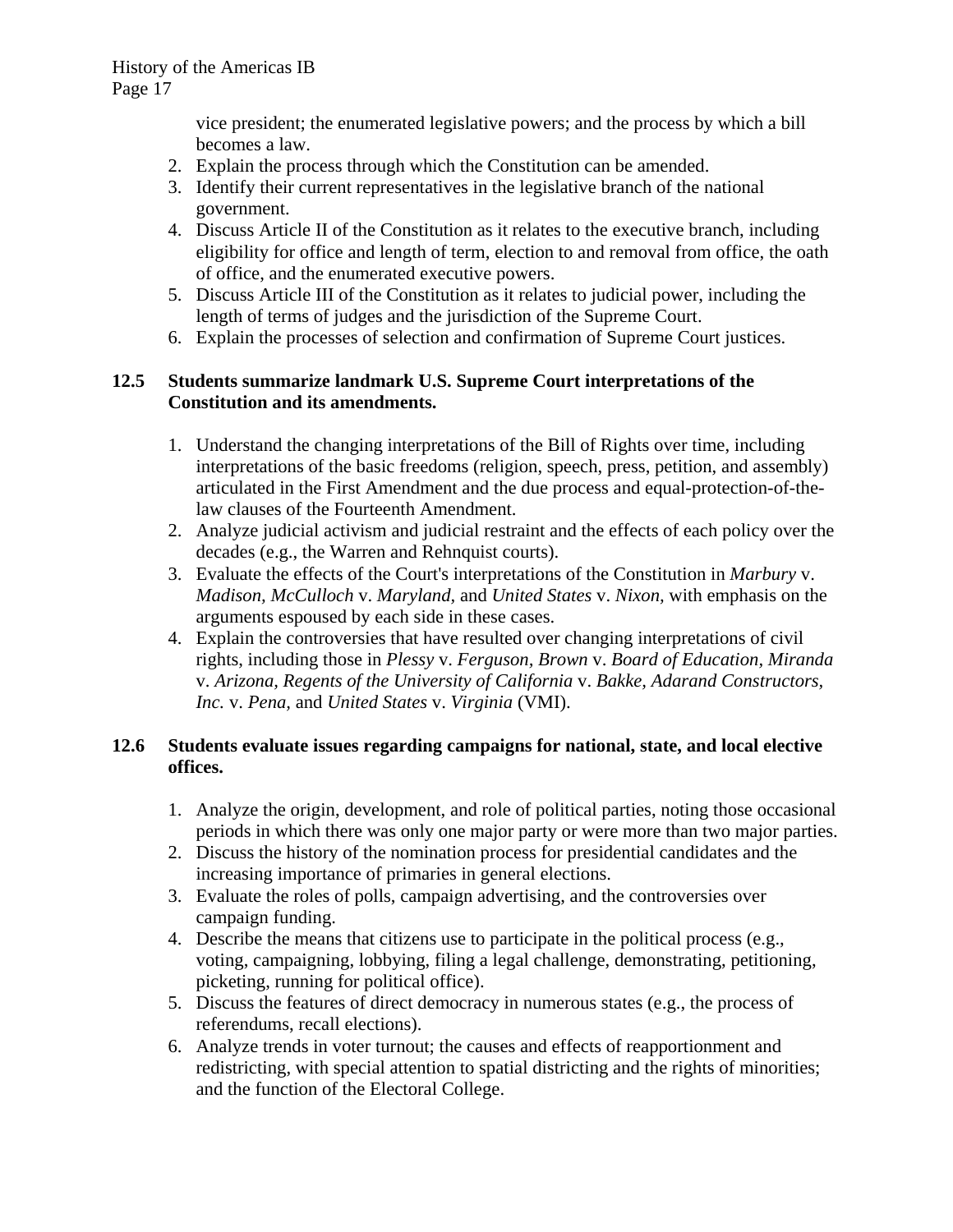# **12.7 Students analyze and compare the powers and procedures of the national, state, tribal, and local governments.**

- 1. Explain how conflicts between levels of government and branches of government are resolved.
- 2. Identify the major responsibilities and sources of revenue for state and local governments.
- 3. Discuss reserved powers and concurrent powers of state governments.
- 4. Discuss the Ninth and Tenth Amendments and interpretations of the extent of the federal government's power.
- 5. Explain how public policy is formed, including the setting of the public agenda and implementation of it through regulations and executive orders.
- 6. Compare the processes of lawmaking at each of the three levels of government, including the role of lobbying and the media.
- 7. Identify the organization and jurisdiction of federal, state, and local (e.g., California) courts and the interrelationships among them.
- 8. Understand the scope of presidential power and decision making through examination of case studies such as the Cuban Missile Crisis, passage of Great Society legislation, War Powers Act, Gulf War, and Bosnia.

# **12.8 Students evaluate and take and defend positions on the influence of the media on American political life.**

- 1. Discuss the meaning and importance of a free and responsible press.
- 2. Describe the roles of broadcast, print, and electronic media, including the Internet, as means of communication in American politics.
- 3. Explain how public officials use the media to communicate with the citizenry and to shape public opinion.

# **12.9 Students analyze the origins, characteristics, and development of different political systems across time, with emphasis on the quest for political democracy, its advances, and its obstacles.**

- 1. Explain how the different philosophies and structures of feudalism, mercantilism, socialism, fascism, communism, monarchies, parliamentary systems, and constitutional liberal democracies influence economic policies, social welfare policies, and human rights practices.
- 2. Compare the various ways in which power is distributed, shared, and limited in systems of shared powers and in parliamentary systems, including the influence and role of parliamentary leaders (e.g., William Gladstone, Margaret Thatcher).
- 3. Discuss the advantages and disadvantages of federal, confederal, and unitary systems of government.
- 4. Describe for at least two countries the consequences of conditions that gave rise to tyrannies during certain periods (e.g., Italy, Japan, Haiti, Nigeria, Cambodia).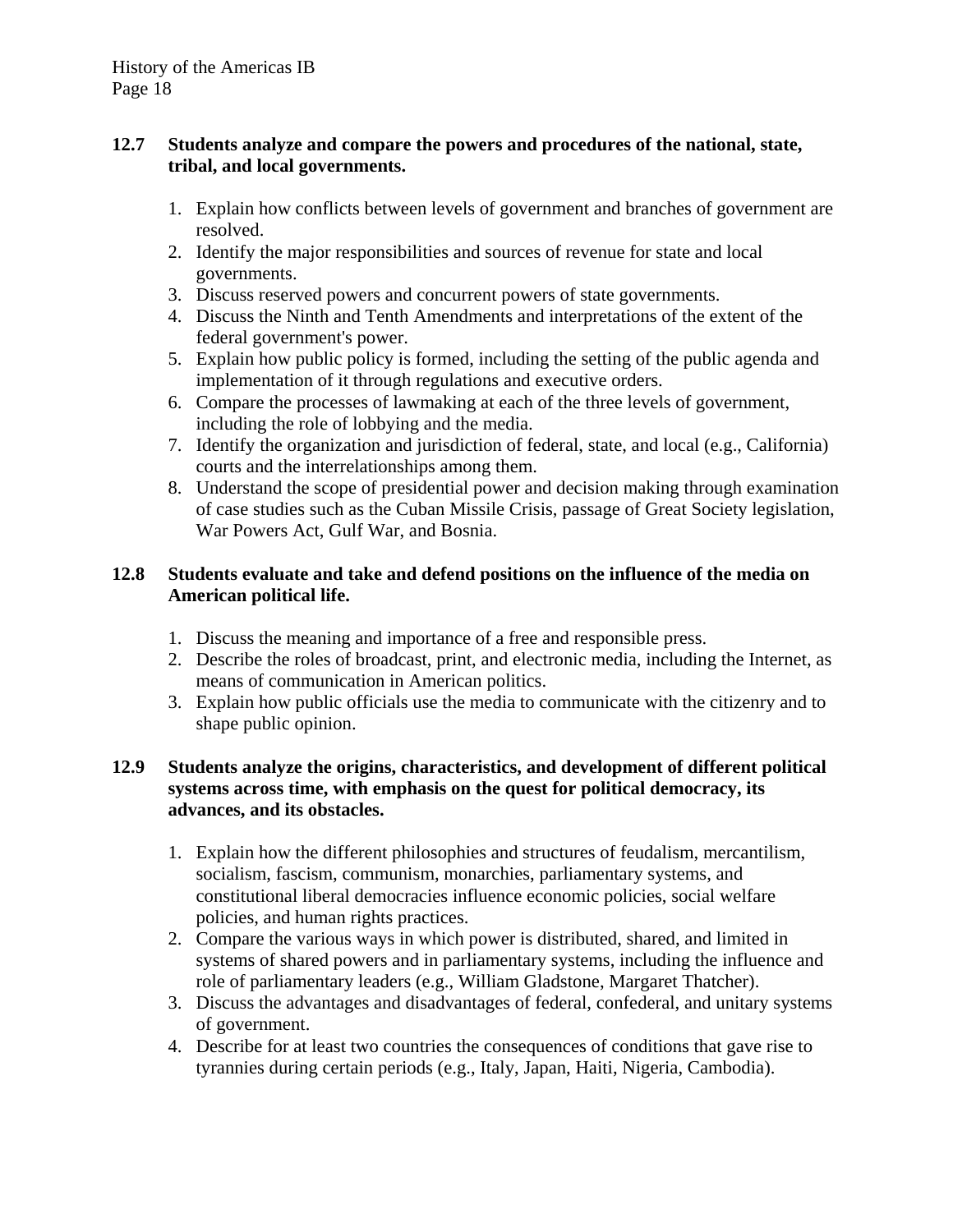- 5. Identify the forms of illegitimate power that twentieth-century African, Asian, and Latin American dictators used to gain and hold office and the conditions and interests that supported them.
- 6. Identify the ideologies, causes, stages, and outcomes of major Mexican, Central American, and South American revolutions in the nineteenth and twentieth centuries.
- 7. Describe the ideologies that give rise to Communism, methods of maintaining control, and the movements to overthrow such governments in Czechoslovakia, Hungary, and Poland, including the roles of individuals (e.g., Alexander Solzhenitsyn, Pope John Paul II, Lech Walesa, Vaclav Havel).
- 8. Identify the successes of relatively new democracies in Africa, Asia, and Latin America and the ideas, leaders, and general societal conditions that have launched and sustained, or failed to sustain, them.
- **12.10 Students formulate questions about and defend their analyses of tensions within our constitutional democracy and the importance of maintaining a balance between the following concepts: majority rule and individual rights; liberty and equality; state and national authority in a federal system; civil disobedience and the rule of law; freedom of the press and the right to a fair trial; the relationship of religion and government.**

# **Principles of Economics**

# **12.1 Students understand common economic terms and concepts and economic reasoning.**

- 1. Examine the causal relationship between scarcity and the need for choices.
- 2. Explain opportunity cost and marginal benefit and marginal cost.
- 3. Identify the difference between monetary and non-monetary incentives and how changes in incentives cause changes in behavior.
- 4. Evaluate the role of private property as an incentive in conserving and improving scarce resources, including renewable and nonrenewable natural resources.
- 5. Analyze the role of a market economy in establishing and preserving political and personal liberty (e.g., through the works of Adam Smith).

# **12.2 Students analyze the elements of America's market economy in a global setting.**

- 1. Understand the relationship of the concept of incentives to the law of supply and the relationship of the concept of incentives and substitutes to the law of demand.
- 2. Discuss the effects of changes in supply and/ or demand on the relative scarcity, price, and quantity of particular products.
- 3. Explain the roles of property rights, competition, and profit in a market economy.
- 4. Explain how prices reflect the relative scarcity of goods and services and perform the allocative function in a market economy.
- 5. Understand the process by which competition among buyers and sellers determines a market price.
- 6. Describe the effect of price controls on buyers and sellers.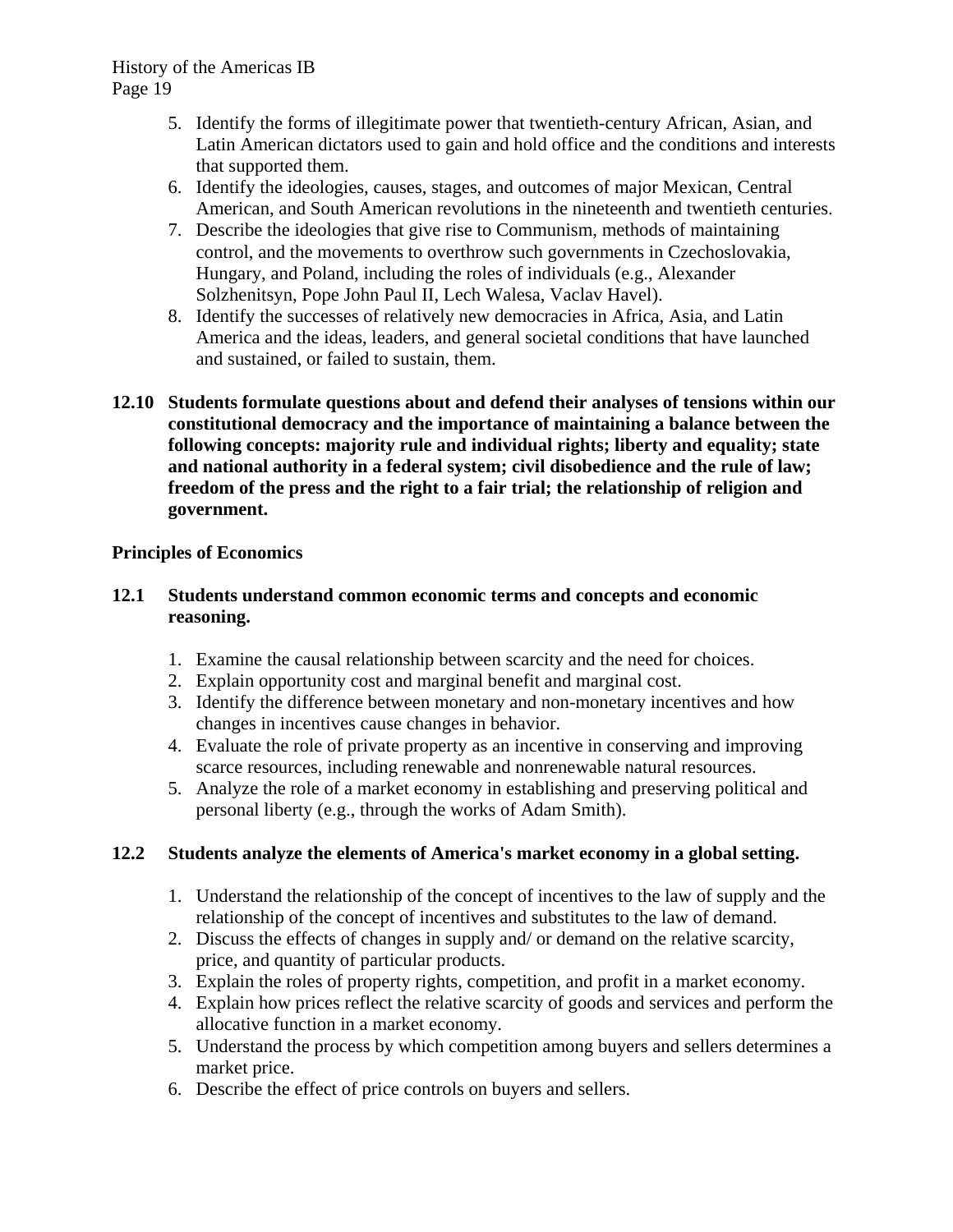- 7. Analyze how domestic and international competition in a market economy affects goods and services produced and the quality, quantity, and price of those products.
- 8. Explain the role of profit as the incentive to entrepreneurs in a market economy.
- 9. Describe the functions of the financial markets.
- 10. Discuss the economic principles that guide the location of agricultural production and industry and the spatial distribution of transportation and retail facilities.

# **12.3 Students analyze the influence of the federal government on the American economy.**

- 1. Understand how the role of government in a market economy often includes providing for national defense, addressing environmental concerns, defining and enforcing property rights, attempting to make markets more competitive, and protecting consumers' rights.
- 2. Identify the factors that may cause the costs of government actions to outweigh the benefits.
- 3. Describe the aims of government fiscal policies (taxation, borrowing, spending) and their influence on production, employment, and price levels.
- 4. Understand the aims and tools of monetary policy and their influence on economic activity (e.g., the Federal Reserve).

# **12.4 Students analyze the elements of the U.S. labor market in a global setting.**

- 1. Understand the operations of the labor market, including the circumstances surrounding the establishment of principal American labor unions, procedures that unions use to gain benefits for their members, the effects of unionization, the minimum wage, and unemployment insurance.
- 2. Describe the current economy and labor market, including the types of goods and services produced, the types of skills workers need, the effects of rapid technological change, and the impact of international competition.
- 3. Discuss wage differences among jobs and professions, using the laws of demand and supply and the concept of productivity.
- 4. Explain the effects of international mobility of capital and labor on the U.S. economy.

# **12.5 Students analyze the aggregate economic behavior of the U.S. economy.**

- 1. Distinguish between nominal and real data.
- 2. Define, calculate, and explain the significance of an unemployment rate, the number of new jobs created monthly, an inflation or deflation rate, and a rate of economic growth.
- 3. Distinguish between short-term and long-term interest rates and explain their relative significance.